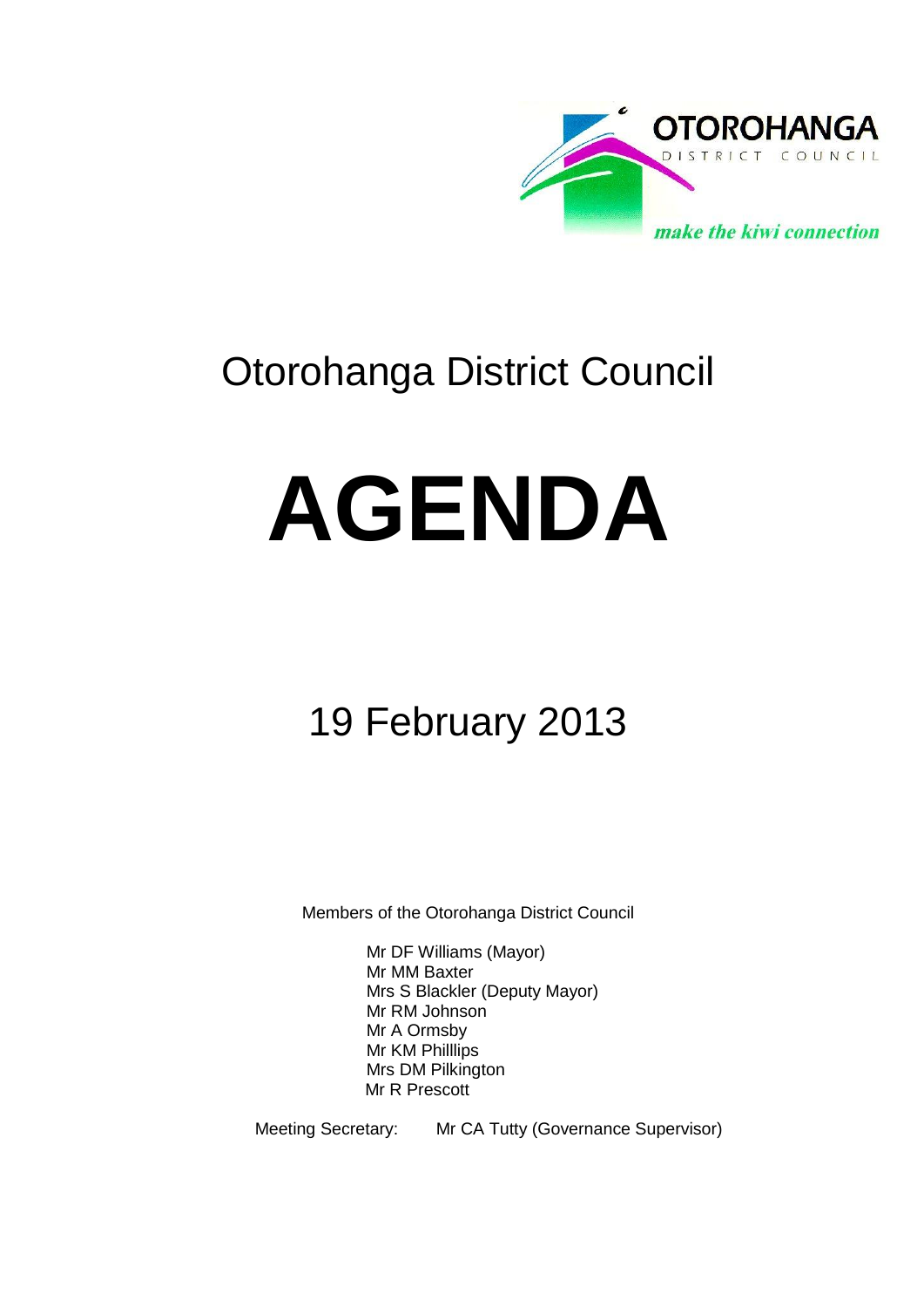#### **OTOROHANGA DISTRICT COUNCIL**

19 February 2013

Notice is hereby given that an ordinary meeting of the Otorohanga District Council will be held in the Council Chambers, Maniapoto St, Otorohanga on Tuesday 19 February 2013 commencing at 10.00am.

12 February 2013 **DC Clibbery**

## **CHIEF EXECUTIVE**

## **AGENDA**

#### **9.30am Citizenship Ceremony Morning Tea**

#### **VISITORS ATTENDING THE MEETING**

11.00am Waikato Regional Council representative, Katie Mayes

#### **ORDER OF BUSINESS:**

| <b>ITEM</b>                                       | <b>PRECIS</b>                                                                        | <b>PAGE</b>    |
|---------------------------------------------------|--------------------------------------------------------------------------------------|----------------|
| <b>PRESENT</b>                                    |                                                                                      | 1              |
| IN ATTENDANCE                                     |                                                                                      |                |
| <b>APOLOGIES</b>                                  |                                                                                      |                |
| <b>OPENING PRAYER</b>                             |                                                                                      |                |
| <b>ITEMS TO BE CONSIDERED IN GENERAL BUSINESS</b> |                                                                                      |                |
| CONFIRMATION OF MINUTES - 29 JANUARY 2013         |                                                                                      |                |
| Item $314$                                        | ROUTINE ENGINEERING REPORT OCTOBER TO DECEMBER 2012                                  |                |
| Item $315$                                        | DRAFT MANAGEMENT ACCOUNTS TO 31 DECEMBER 2012                                        | 6              |
| Item $316$                                        | ELECTIONS 2013                                                                       | $\overline{7}$ |
| Item $317$                                        | APPEALS ON REGIONAL POLICY STATEMENT                                                 | 8              |
| Item 318                                          | APPLICATION FOR TEMPORARY ROAD CLOSURE – HAMILTON CAR CLUB                           | 12             |
| Item $319$                                        | APPLICATION FOR TEMPORARY ROAD CLOSURE - TARGA ROTORUA 2013                          | 14             |
| Item 320                                          | WAIKATO REGIONAL COUNCIL PRESENTATION ON WAIKATO REGIONAL<br><b>ECONOMIC PROFILE</b> | 16             |
| Item $321$                                        | MATTERS REFERRED FROM 29 JANUARY 2013                                                | 22             |
| <b>GENERAL</b>                                    |                                                                                      | 22             |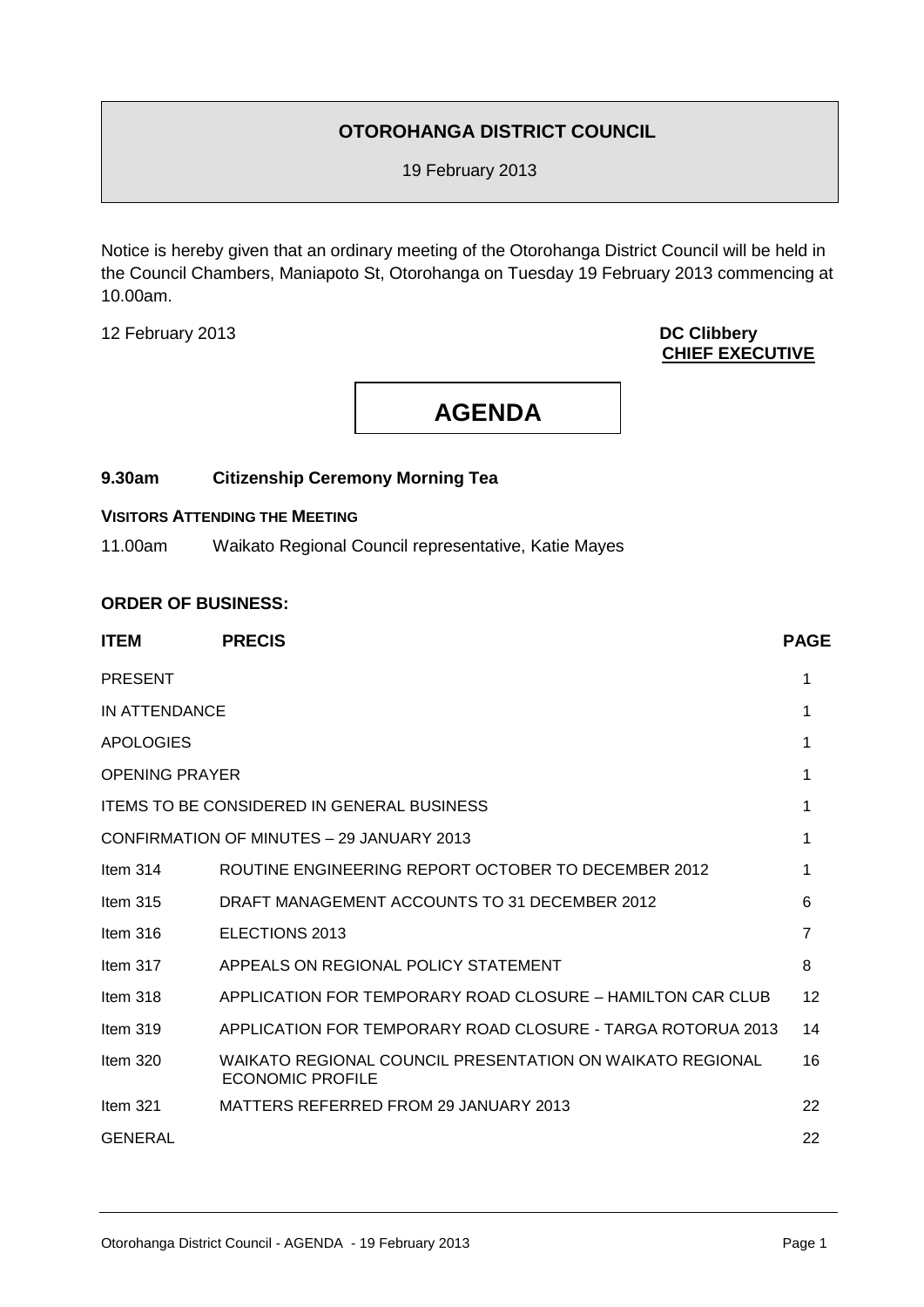#### **PRESENT**

**OPENING PRAYER**

**IN ATTENDANCE**

**APOLOGIES**

**ITEMS TO BE CONSIDERED IN GENERAL BUSINESS**

**CONFIRMATION OF MINUTES – 29 JANUARY 2013**

**REPORTS**

**Item 314 ROUTINE ENGINEERING REPORT OCTOBER TO DECEMBER 2012**

**To: Mayor and Councillors Otorohanga District Council**

**From: Engineering Manager**

**Date: 19 February 2013**

#### **Relevant Community Outcomes**

- The Otorohanga District is a safe place to live
- Ensure services and facilities meet the needs of the Community

#### **Executive Summary**

This is a routine report on engineering matters

#### **Staff Recommendation**

It is recommended that:

The report be received.

#### **Discussion**

#### **Section 1: Services Activities**

Water Services

#### **Kawhia Water Supply**

The supply of water over the Christmas and New Year period of peak consumption was successful. Prior to Christmas there were some problems with the backwash actuator failing. This issue was resolved by the water services team.

#### **Arohena Water Supply**

A faulty electrical cable at the Huirimu treatment plant prevented the operation of the filter backwash. As this was an emergency, the cable purchased for the transducer that was to measure the stream flow rate as part of the Resource Consent requirements was used to replace the faulty cable. A new transducer cable will have to be purchased and installed next financial year to ensure that the consent requirements are met.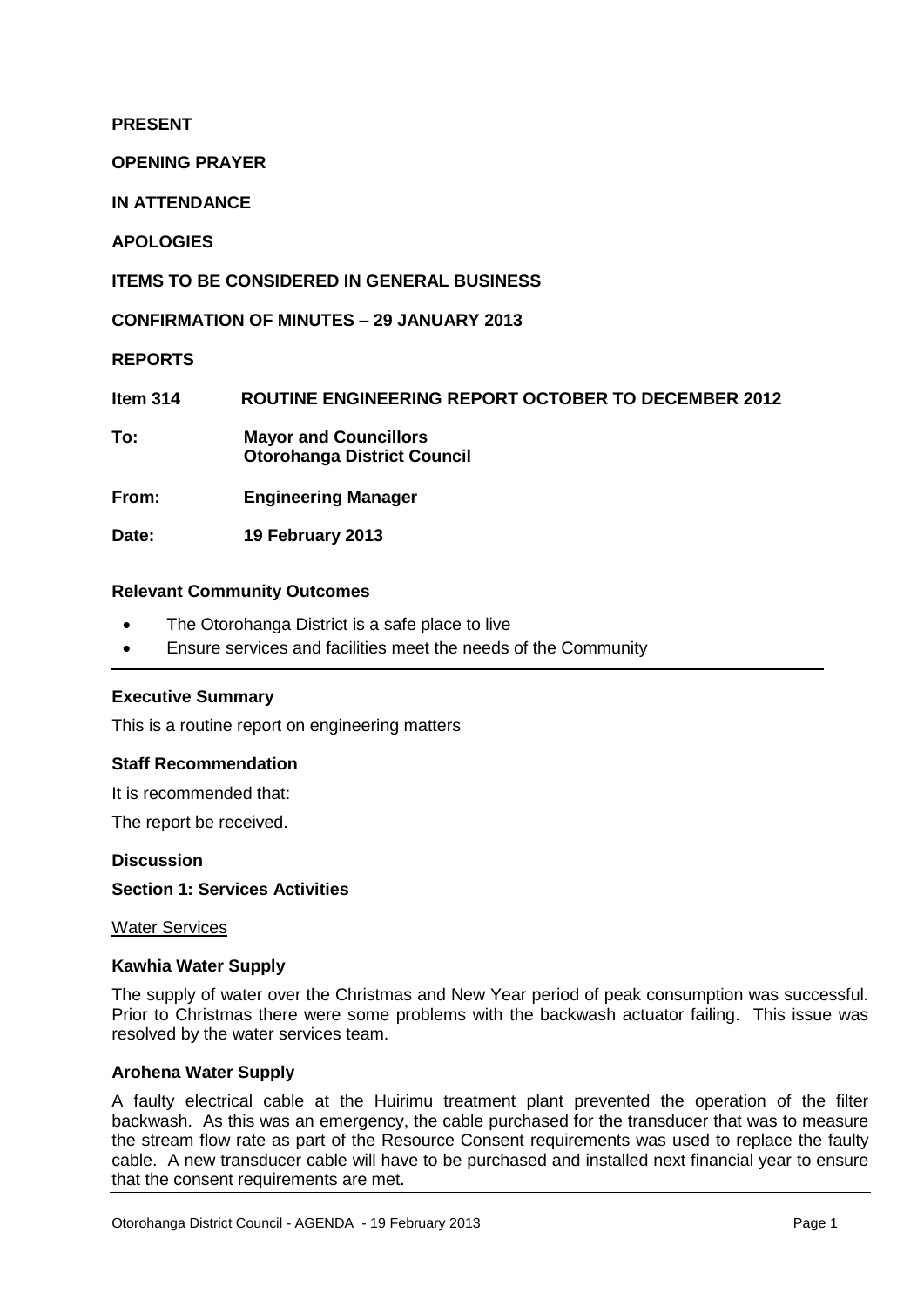#### **Tihiroa Water Supply**

The Tihiroa water treatment plant is operating successfully. Previous issues appear to have been resolved.

#### **Otorohanga and Waipa Water Supplies**

The revised Catchment Survey and Protozoa Risk Assessment for the Otorohanga/Waipa Water Supply which includes the *Cryptosporidium/Giardia* testing data for 2012 was submitted to the Waikato District Health Board on Friday 1<sup>st</sup> February 2013. This report is currently being assessed by the Drinking Water Assessor. The assessment will determine the log credit value that the plant must reach to meet the requirements of the Drinking Water Standards.

#### **Otorohanga and Waipa Water Treatment Plant – Capital Works**

The tender for the Stage 1 upgrade works is close to completion with commission likely to be undertaken before the end of February 2013.

#### **Te Kawa Street Sewer Pump Station Area**

The area behind the pump station has been levelled and new soil laid on the surface. Weeds have been sprayed with herbicide and the land is in a condition for grass sowing in the autumn season.

#### **Parks and Facilities**

#### **Otorohanga Cemetery**

A broken grave has been re-instated after having been run over by a rubbish truck.

#### **Rotary Park**

Novaflo drainage pipes have been installed at Rotary Park extending from the Kiwi House classroom to the ditch close to the main entrance.

#### **Domain Playing Fields**

A section of the land drain adjacent to the playing field alongside Kakamutu Road that was not worked on last year was excavated and laterals were jetted. One lateral was blocked and jetting with high pressure water released considerable quantities of brown water. It is anticipated that this may well have solved the problem of continuously wet ground during the winter soccer season.

The angle parking capital works on the edge of Alex Telfer Drive will be undertaken by Inframax towards the end of February or in early March.

#### **Flood Protection**

River level gauges have been installed at the Toa's and town (SH31/39) bridges to provide a 'back up' means of river level measurement in the event of the failure of the electronic gauging stations during a flood.

#### **Trees adjacent to the Swimming Pool**

Two trees that give rise to heavy leaf fall into the pools causing maintenance problems have been felled by the arboriculture contractor Kelvin Hayes and the timber removed from the site.

#### **Bob Horsfall reserve**

The swing bridge has been cut down and lowered at one end, as requested by the Otorohanga Community Board.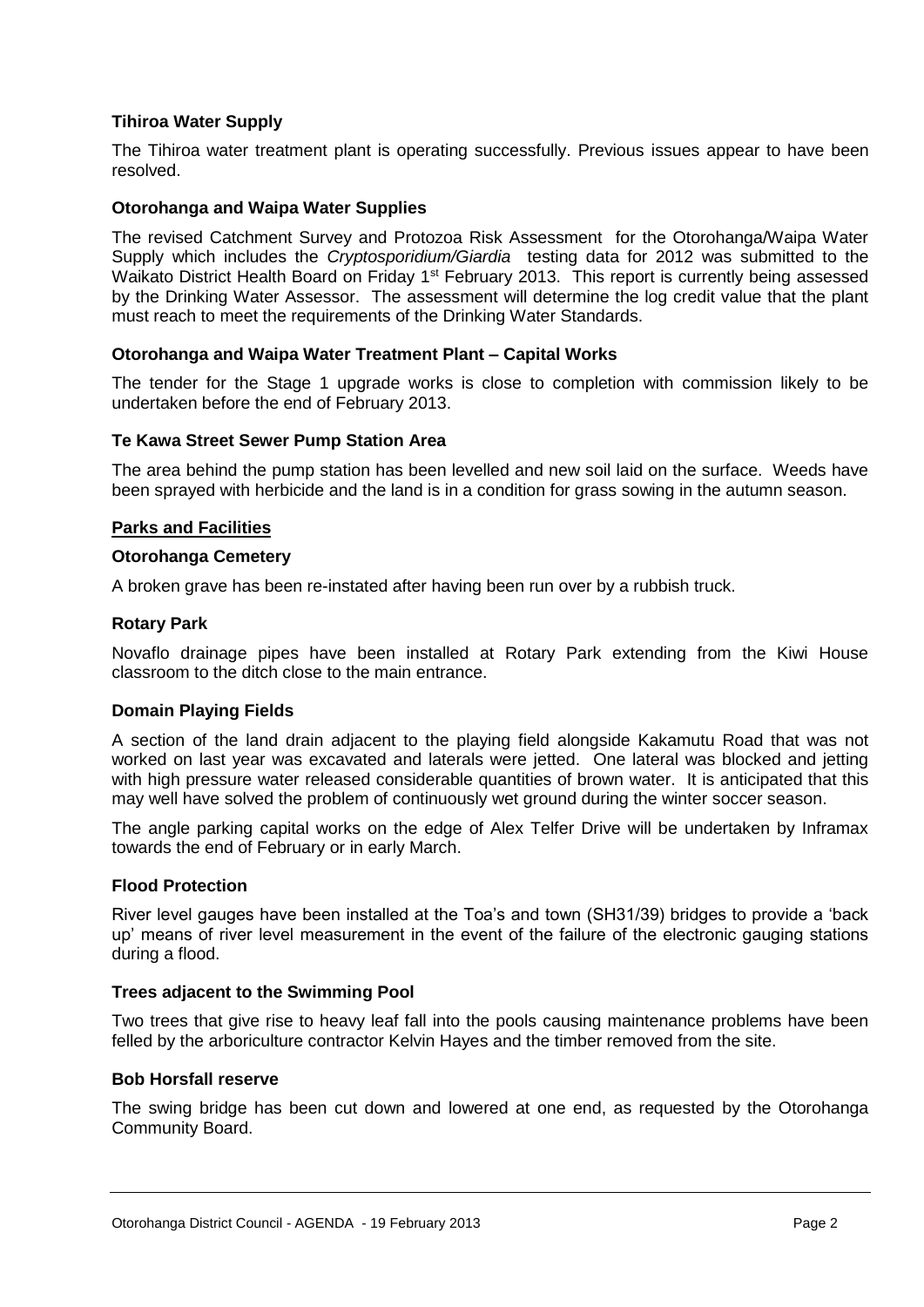#### **Memorial Swimming Pool**

A new shade sail has been installed above the toddlers' pool.

#### **Village Green**

A new below ground electrical cable has been installed by the Lines Company connecting the lamps illuminating the Poupou statues to the main. Those lamps lighting up the kiwis have corroded and require replacements.

#### **Kawhia**

Drains on the Kaora track have been cleaned out and a fence has been erected to keep horses off the bank.

#### **District Reserves**

The one remaining new boundary sign to be installed will be erected on the Waipapa Road next week.

#### **Section 2: Road Maintenance Activities**

#### **Contract 963 Roads Maintenance (Inframax Construction)**

Road maintenance in the last three months has been progressing very well, with a strong focus on drainage and culvert works which has now eased off as we concentrate on sealed pavement repairs, vegetation control and other general maintenance tasks.

A digout and stabilising program was commenced in mid December that will take eight to ten weeks to complete, dependant on the weather, and this will progress along with the reseal and second coat Contract repairs program.

Sealed roads suffered quite badly during last winter, but with the above works we will bring the roads back to the required condition.

Traffic services, signage and marker post maintenance is on-going with cleaning and constant replacement of pegs being carried out. Keeping marker pegs as close to the required specification as possible is a constant process, particularly around this time of year as the larger cropping and silage tractors always damage and destroy pegs due to the extra width of their tyres.

Unsealed roads at present are in good condition, with the weather conditions in the final months of 2012 allowing us to keep up with the grading program. The roads need to be damp to achieve the best results. Going forward providing we do not get too much dry weather it should be possible to keep the roads in their present state.

No major slips or drop outs have occurred recently.

Inframax have repaired the upstream approaches and stacked rock under Perham bridge on Wharepuhanga road, which was scoured out in a storm event last year.

There has also been a repair completed at route position 2.1 on Honikiwi road, a slumped section of road has been reinstated.

Road side mowing started mid November and will carry on through till March when growth should ease back. All but a few roads were completed in the first round of mowing. Arterial roads will be completed in round two and we will monitor roads to decide on the amount to be completed in final round.

#### **Contract 981 Pavement marking (Road Runner Markers Wanganui)**

This is a new Contract which was Tendered in November 2012.

Five tenders were received for this contract, with prices ranging from \$218,765 to \$351,138. The Engineer's price estimate was \$303,658.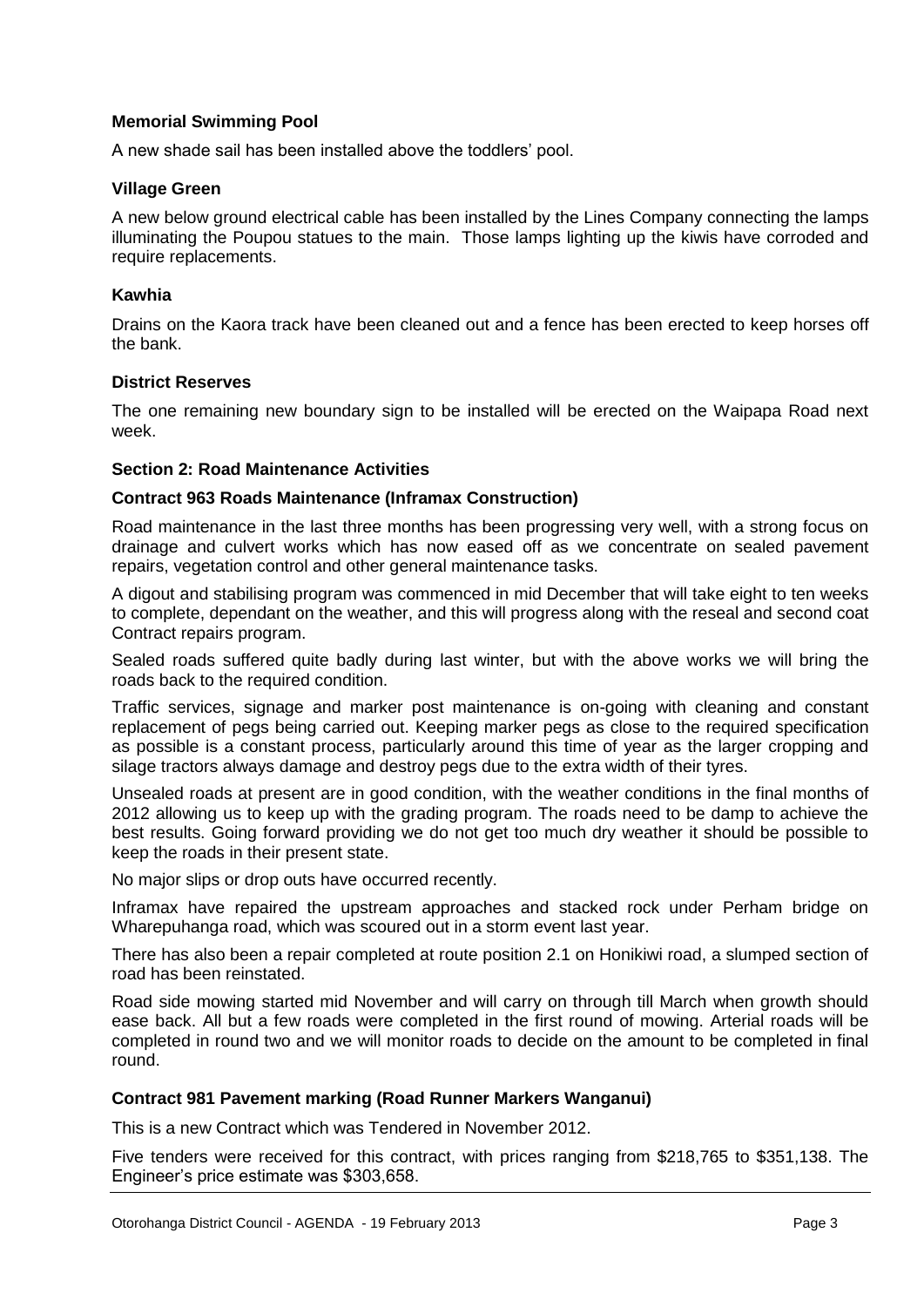Roadrunner Markers of Wanganui were the successful tenderer with a price of \$218,765.

Since award of the tender Roadrunner have completed 75% of the District and will be returning to complete reseal sections and pick up any markings remaining to be completed.

#### **Contract 920 Street Lighting**

#### **(The Lines Company)**

This Contract is running on track, we have had some problems with areas in Kawhia over the last couple of months, repairs have been undertaken, but lights failing within a month of the repairs being completed.

#### **Contract 979 2ND Coat and Reseal Contract**

#### **(Inframax Construction) Repairs**

#### **(Masters and Johnson) Sealing (Jointly with Waitomo District)**

Inframax have progressed well with repairs, subcontracted to Gideon. Repairs programmed to be completed before mid-February with sealing to follow.

To save on establishment costs, reseals and maintenance contract works are being completed while plant is in vicinity.

#### **Contract 980 Bulk Metaling**

This is a new Contract tendered during December 2012 and January 2013.

The new Contract is a five year Contract. All schedules and programs have been programed for the term of the Contract, but can be subject to change at the commencement of each year during the term of the Contract. Maintenance staff will inspect the roads programed and rearrange the program as is required, to suit the condition of roads, and budget restraints.

Tenders closed on 21 January with five tenders received, with prices ranging from \$620,543 to \$940,405. The Engineer's price estimate was \$674,172.

Inframax Construction were the successful tenderer, with a price of \$620,543.

#### **Contract 939 Area Wide Pavement Treatment**

#### **(Downer)**

All work on this Contract completed in mid-December, with fencing work programed for completion in January.

The next scheduled AWPT works are on Honikiwi, Otewa, and Maihiihi roads. Because of delays in NZTA confirming funding allocations and other factors a contract for these works will not now be awarded this financial year, and these works will instead form part of a larger AWPT contract to be tendered in 2013/14.

#### **Contract 983 Footpath Construction/Maintenance**

A new contract is to be written for this coming season. Footpath and kerb inspections have been carried out and require prioritization.

#### **Section 3: Other Project Works**

#### **Contract 985 – Kawhia Seawall**

This contract involves driving a 'sheet pile' wall of interlocking steel or polymer (plastic) sheets into the beach in front of the existing concrete sea wall protecting Omimiti Street in Kawhia, to prevent continuing erosion from water under the road.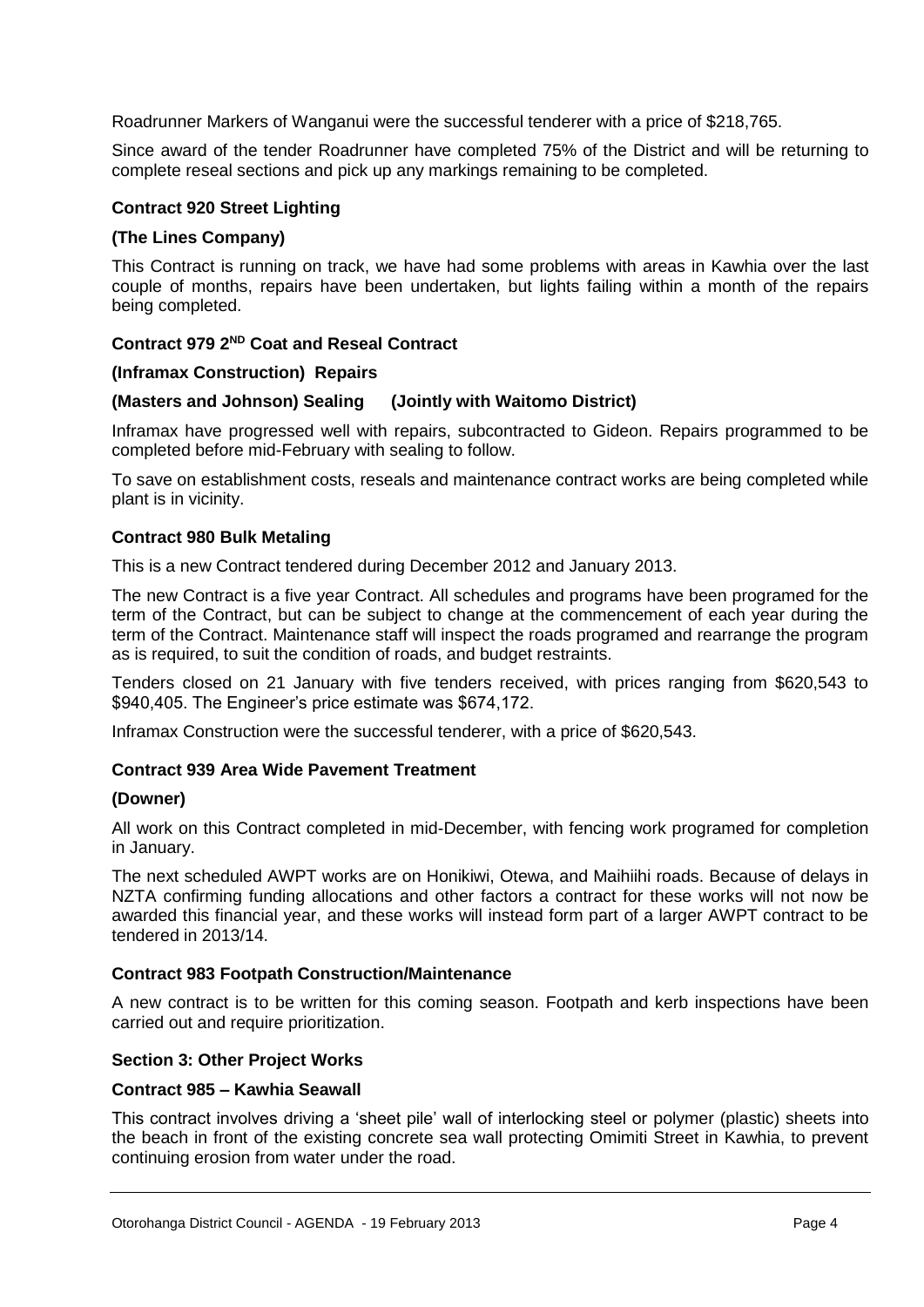Since the wall protects the road the works will be funded from the roading account.

The Engineer's price estimate for this contract was \$150,884. Council received 14 different priced options from 7 tenderers, ranging in value from \$143,256 to \$335,394. The contract was awarded to HEB Construction for the sum of \$143,256. HEB will be using a polymer sheet piling product and installation will start in mid February 2013.

#### **Contract 988 – River Weir Upgrade**

This contract is to renew the rock armouring of the weir in the Waipa River downstream of the Otorohanga Water treatment plant. The weir is intended to both provide an adequate depth of water at the treatment plant intake and to reduce the speed of river flow downstream. The rebuild weir will also include arrangements for easier upstream passage of fish.

An Engineer's price estimate for the works (prepared by Waikato Regional Council) was \$76,000.

Council received one tender from Inframax Construction for \$46,040. The contract was awarded to Inframax and works have commenced and are expected to be completed by early March 2013.

#### **Contract 978 – Rangiatea Road Sealed Smoothing**

This contract is to straighten 600 metre long section of section of Rangiatea Road near to McRae Road.

The Engineer's price estimate for the contract was \$171,740.

Council received two tenders. Inframax Construction was awarded this contract at the lowest tendered price of \$186,652. Works are expected to have commenced by the time this report is received by Council.

#### **Contract 984 – Concrete Lining of Armco Culverts**

This contract involves the concrete lining of the invert (bottom) of three large diameter steel Armco culverts, under Hauturu, Ngapeke and Kiokio Station Roads.

Tenders have been received for this contract and are currently being evaluated. Tenders were received above the budgeted amount and decisions will be made on either reducing the contract works, or increasing the budget amount.

#### **Walker Road**

The Council funded preliminary construction work on the revised alignment of Walker Road has been completed. Affected landowners have been advised of this, and a suggestion made to them that they might engage the same contractor to finish the construction of the road.

#### **Underpasses**

We have received initial enquiries from a property owner on Ouruwhero Road for installation of a new underpass. An application has not been received at this stage. It is understood that a boundary relocation needs to take place first.

#### **Other Projects**

Documents are also being prepared for works to Upgrade the Right Stop bank from Mair St to Behind the South School, Main North Road Stormwater Upgrade and Hinewai Street Stormwater Upgrade.

#### **Dave Clibbery ENGINEERING MANAGER**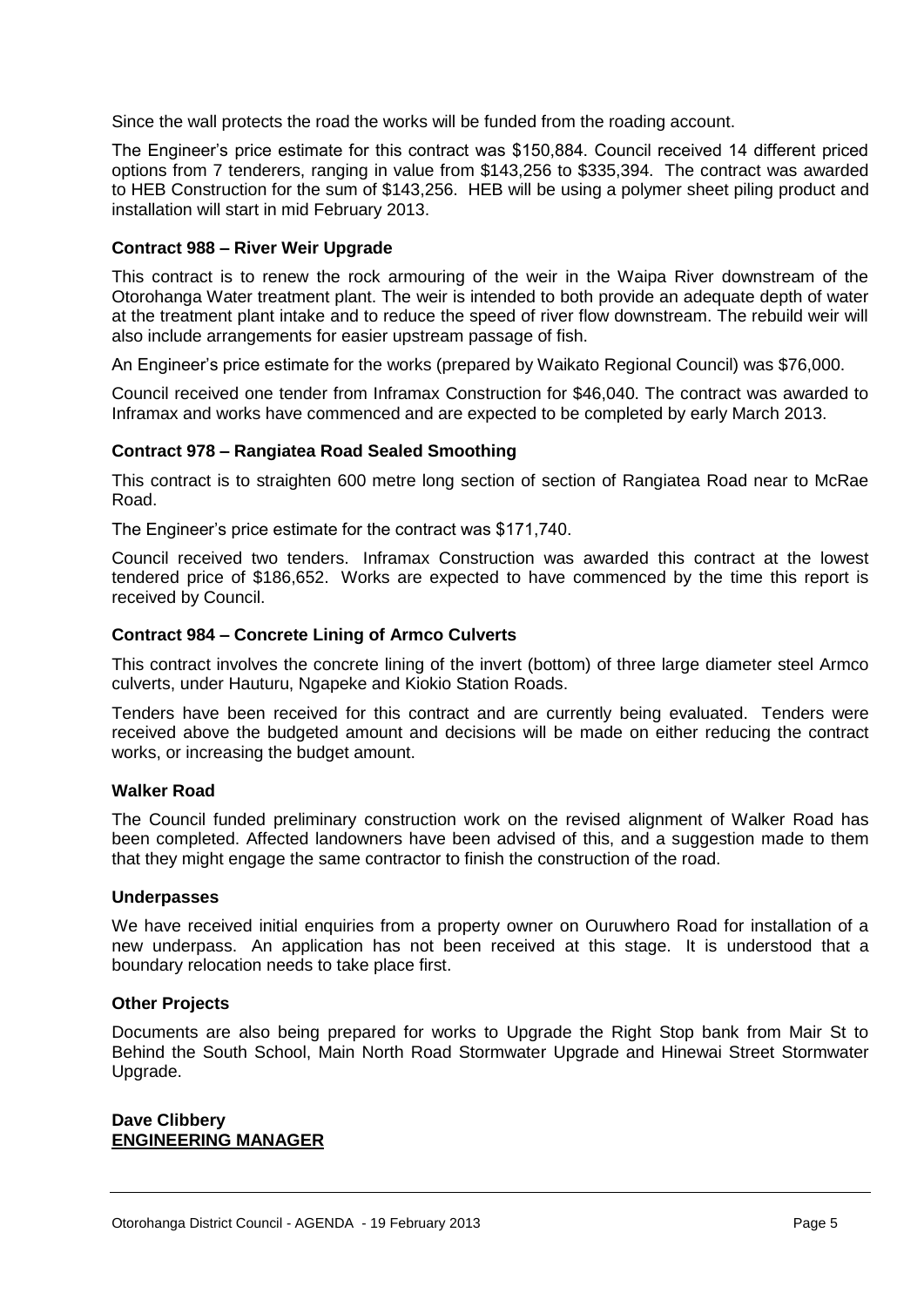**Item 315 DRAFT MANAGEMENT ACCOUNTS TO 31 DECEMBER 2012**

**To: His Worship the Mayor & Councillors Otorohanga District Council**

**From: District Accountant**

**Date: 19 February 2013**

#### **Relevant Community Outcomes**

Ensure services and facilities meet the needs of the Community

#### **Executive Summary**

The Draft Management Accounts for the period ended 31 December 2012 are attached under separate cover.

#### **Staff Recommendation**

It is recommended that:

The Draft Management Accounts for the year ended 31 December 2012 be received.

#### **Brendan O'Callaghan DISTRICT ACCOUNTANT**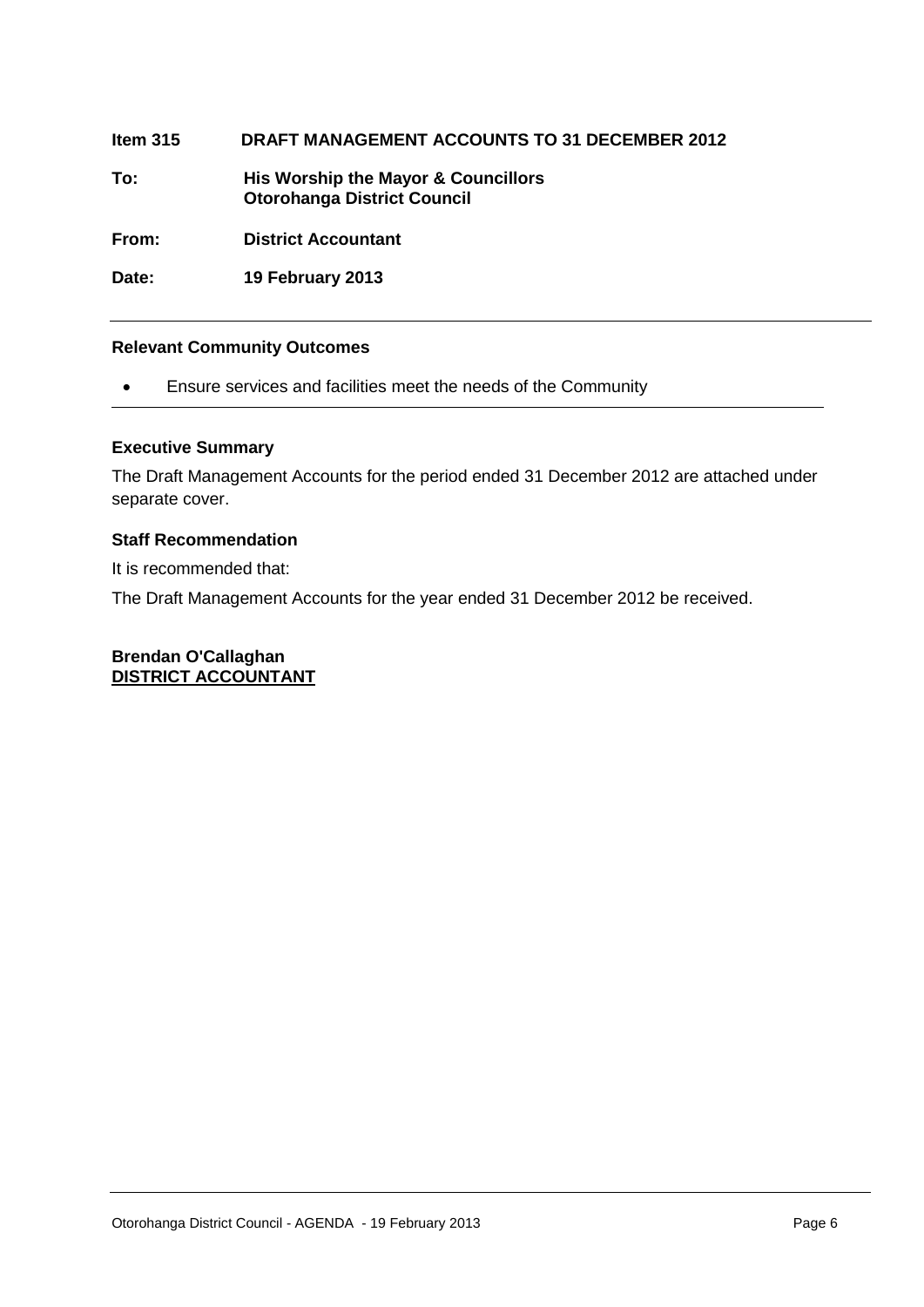| Item $316$ | <b>ELECTIONS 2013</b>                                                     |
|------------|---------------------------------------------------------------------------|
| To:        | His Worship the Mayor & Councillors<br><b>Otorohanga District Council</b> |
| From:      | <b>Governance Supervisor</b>                                              |
| Date:      | 19 February 2013                                                          |

#### **Relevant Community Outcomes**

- Ensure services and facilities meet the needs of the Community
- Foster an involved and engaged Community

#### **Executive Summary**

Council to consider appointing Colin Tutty, Governance Supervisor, as Electoral Officer. Council to consider early processing of voting documents during the voting period in respect of the Triennial General Election to be held in October 2013.

#### **Staff Recommendation**

It is recommended that:

- 1. Pursuant to the Local Electoral Act 2001 s15, Colin Arthur Tutty be appointed Electoral Officer for the 2013 Local Government Elections.
- 2. Pursuant to the Local Electoral Act 2001 s79, voting documents in respect of the Triennial General Election to be held in October 2013 are to be processed during the voting period.

#### **Report Discussion**

Pursuant to the Local Electoral Act 2001 s 12 every Local Authority must at all times have appointed an electoral Officer to exercise the powers and carry out the duties conferred on the Electoral Officer by the Act and any other enactment in relation to that Local Authority.

I have acted as Electoral Officer for both the 2007 and 2010 Local Government elections and if appointed I will work with Election Service providers and other Councils to put in place effective and efficient electoral systems for the election due to be held on Saturday 12 October 2013.

Since the 2004 elections early processing of votes has been allowed. It is necessary for Council to consider and resolve to do this for the 2013 elections.

Councils throughout New Zealand have almost universally adopted the process. It essentially allows votes to be opened at specific times before polling day under very strict conditions. No counting is allowed but the information is scanned into a secure computer environment and unlocked by the Justice of the Peace and Electoral Officer after the Poll closes. No Scrutineer is allowed to be present however a Justice of the Peace must be present during the early processing.

Regulations allow Council to decide the order of candidates names on the voting paper. The options are alphabetical, pseudo random, random. In the absence of any resolution, the candidates must be arranged in alphabetical order of surname.

#### **CA Tutty GOVERNANCE SUPERVISOR**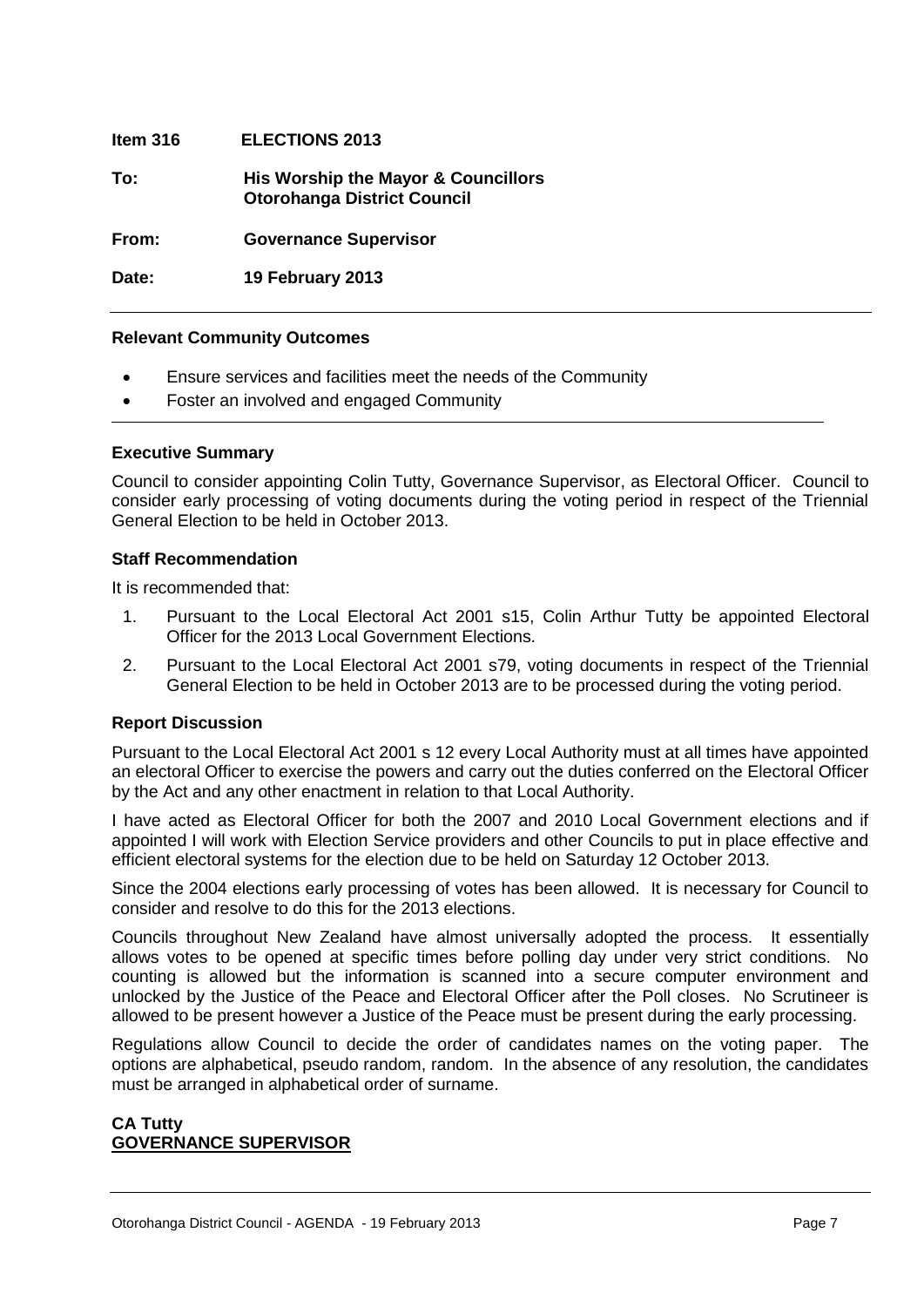| Item 317 | APPEALS ON REGIONAL POLICY STATEMENT                                      |
|----------|---------------------------------------------------------------------------|
| To:      | His Worship the Mayor & Councillors<br><b>Otorohanga District Council</b> |
| From:    | <b>Environmental Services Manager</b>                                     |
| Date:    | 19 February 2013                                                          |

#### **Relevant Community Outcomes**

- The Otorohanga District is a safe place to live
- Ensure services and facilities meet the needs of the Community
- Provide for the unique history and culture of the District
- Promote the local economy and opportunities for sustainable economic development
- Manage the natural and physical environment in a sustainable manner
- Foster an involved and engaged Community
- Protect the special character of our harbours and their catchments
- Recognise the importance of the Districts rural character

#### **Executive Summary**

This Paper provides an update of progress in the RPS process since the last meeting of Joint Working Party (JWP) elected members in November 2012. It gives an overview of appeals to the Regional Policy Statement (RPS) lodged by other parties, and discusses the s274 notices to these appeals, lodged on the JWP's behalf. The resolution made by the JWP at the meeting on 8 February to continue to support the s274 notices is attached

#### **Staff Recommendation**

It is recommended that:

The Appeals on Regional Policy Statement report be received.

#### **Report Discussion**

Following the commencement of the RPS review in 2009, a Joint Working Party (JWP) from the Hauraki (HDC), Matamata-Piako (MPDC), South Waikato (SWDC), Thames-Coromandel (TCDC), Otorohanga (ODC), and Waitomo (WDC) District Councils was established for the purpose of sharing resources and working together to respond to the forthcoming RPS.

The JWP comprises elected members supported by senior planning staff from the participating Councils. His Worship the Mayor Hugh Vercoe presently chairs the JWP. Since its inception, JWP staff and elected members have met on several occasions to formulate the collective's response to the RPS development. The JWP's work up to the last meeting in November 2012 includes:

- April 2009 Joint Comments on the RPS "Discussion Document"
- February 2010 Joint Comments on RPS "Working Draft"
- Mid-2010 Joint participation/ input into WRC's RPS Workshops
- February 2011 Joint Submissions on the Proposed Regional Policy Statement
- July 2011 Joint Further Submissions on the Proposed Regional Policy **Statement**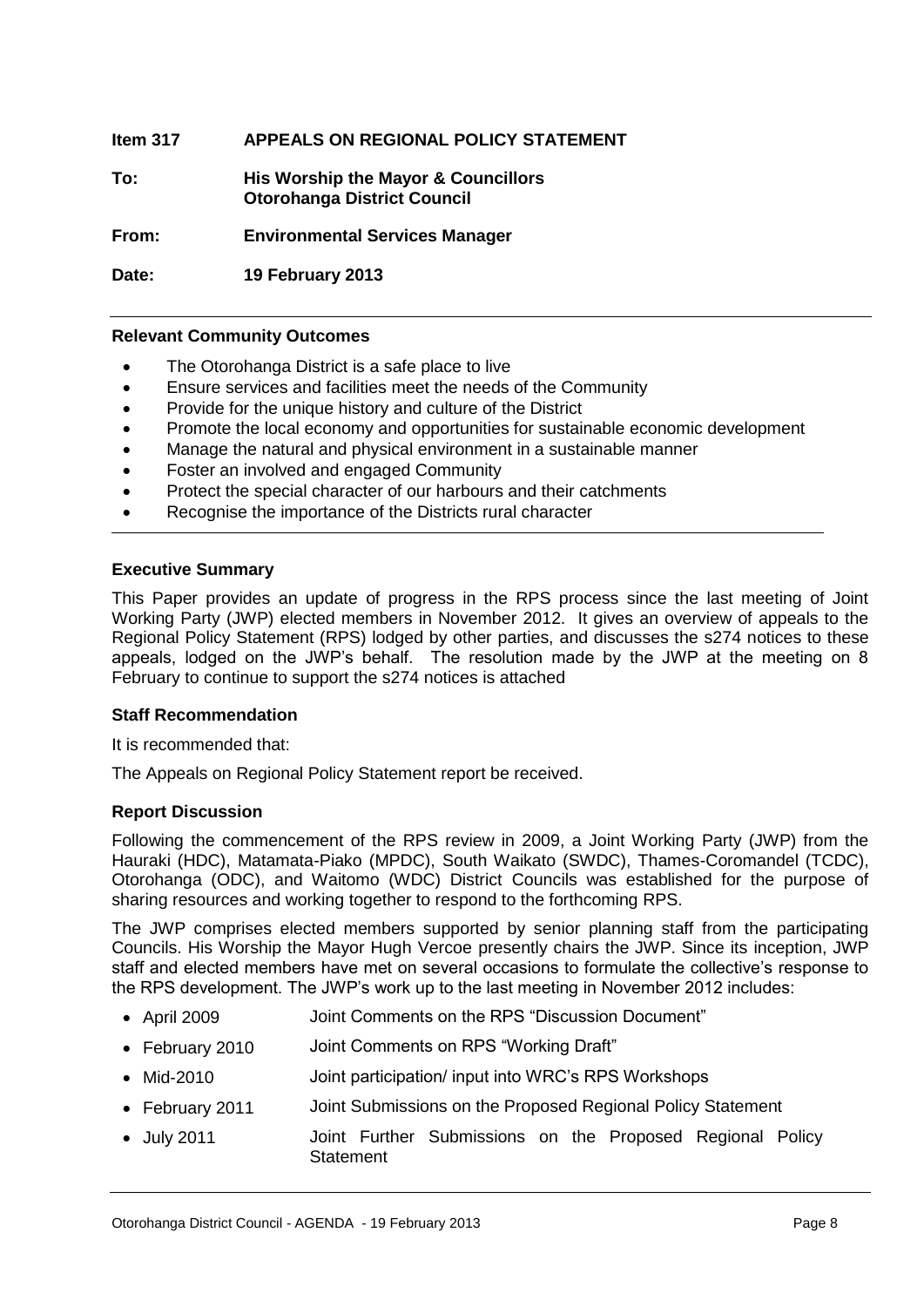- January 2012 Joint Review of WRC Staff's s42A Report/ Recommendations
- May 2012 **Presentation of Joint Evidence to WRC's Hearings Committee**
- October 2012 Joint staff review of WRC's decision on the JWP's submissions
- November 2012 JWP workshop and decision not to appeal the RPS, but to become a s274 party to relevant appeals by other parties

The most recent meeting of the JWP held on 30 November 2012 in Te Aroha considered a Staff Report that provided an overview of the WRC's decisions on the JWP's submissions. The meeting concluded that, while not all of the JWP's submissions were accepted, the JWP was generally satisfied with the WRC's decisions. Consequently, the meeting resolved:

- *1. That the report of JWP Staff be received.*
- *2. That the JWP agree not to appeal the decisions of the WRC on the JWP's submissions to the RPS.*
- *3. That JWP Staff be requested to assess appeals lodged by other parties.*
- *4. That JWP Staff be authorised to lodge notices with the Environment Court under s274 of the RMA to become a party to any appeals by others that seek relief that is contrary to the JWP's submissions.*
- *5. That the JWP agree to share the cost up to a total of \$ 30,000 during this financial year (2012/13) to give effect to this resolution, in the following proportion:*
	- *TCDC, HDC, MPDC,SWDC = 1/5th each*
	- *ODC and WDC = 1/5th jointly.*
- *6. That JWP Staff report back to the JWP in early 2013 regarding the s274 RMA notices lodged with the Environment Court and the financial implications thereof (if any) for the 2013/14 financial year.*

Subsequently, and to give effect to the above resolution, JWP staff:

- During December 2012, assessed the appeals lodged by other parties; and:
- In January 2013 lodged s274 notices with the Environment Court of the JWP's wish to become a party to a number of appeals by other parties concerning matters of particular interest.

JWP staff collaboratively reviewed the appeals assessment referred to previously, and reached agreement to become a party to 11 of the appeals to the RPS, namely the appeals by:

- i. The Environmental Defence Society;
- ii. Hamilton City Council;
- iii. New Zealand Transport Agency;
- iv. Winstone Aggregates;
- v. TrustPower Limited;
- vi. Federated Farmers of New Zealand;
- vii. Contact Energy Limited;
- viii. Mighty River Power Limited;
- ix. Waipa District Council;
- x. Horticulture New Zealand;
- xi. Genesis Power Limited.

With the assistance of MPDC's in-house Counsel, s274 notices were subsequently lodged with the Environment Court, covering 60 relevant appeal points (some of which overlap) in respect of the 11 appeals identified above. The relevant appeal points in each appeal and the JWP's position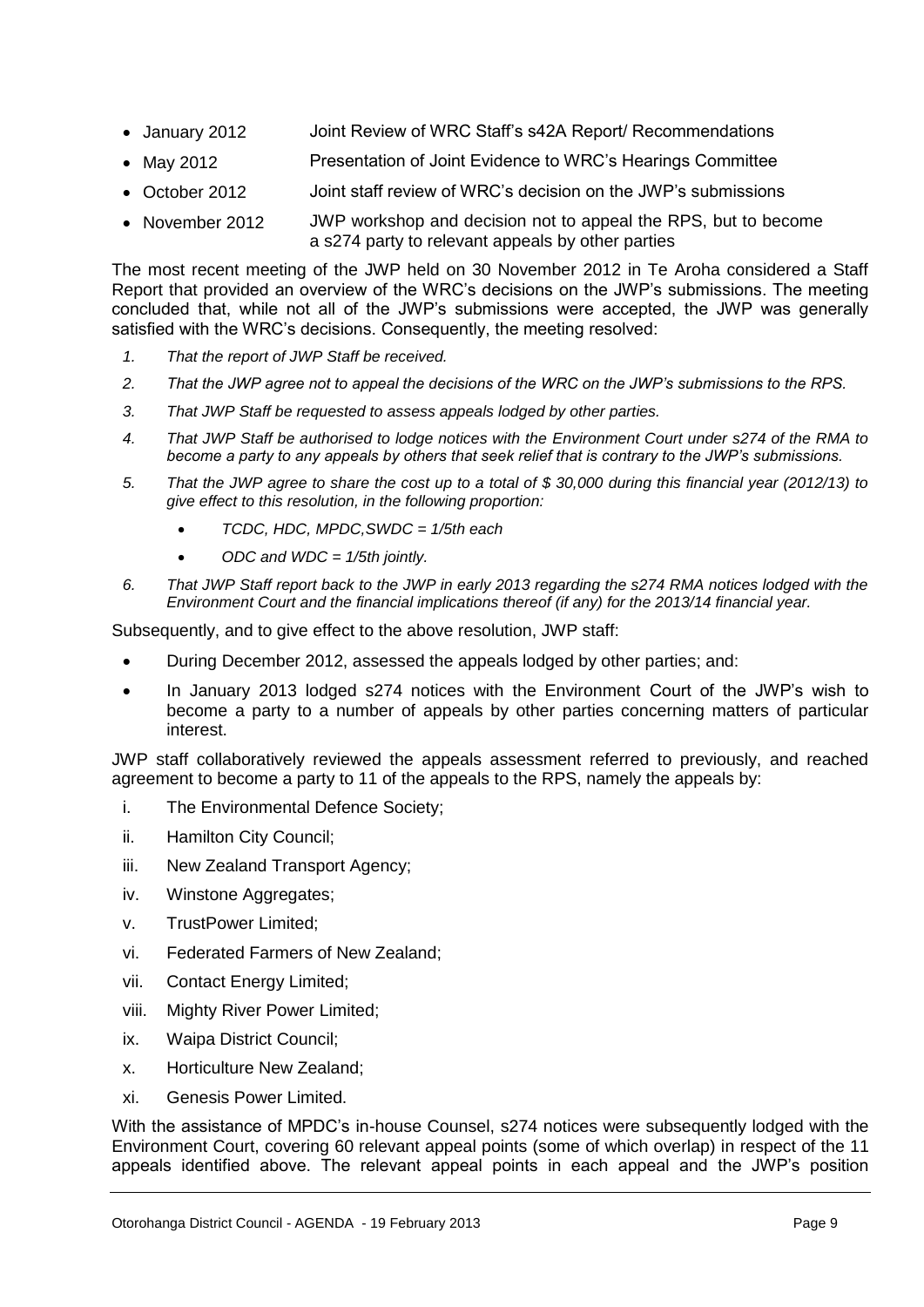(support/ oppose or conditional support) are set out in the table that was circulated at the last Council meeting.

The JWP has the ability to withdraw from any (or all) of the s274 notices lodged on behalf of JWP Councils. Should the JWP decide on this option, then all that is required is for staff to serve notice with the Court confirming withdrawal from the relevant proceedings.

#### **Resolution to Continue**

Following discussion on the detail of the appeals and the appeal process , the JWP decided to accept the s274 notices lodged, and to support and resource staff to continue to be involved with the appeal process. The resolution passed by the meeting is attached.

#### **The Way Forward**

JWP Staff are currently in the process of assessing the position of other parties who have filed s274 notices covering the same matters that are of interest to the JWP. It is likely there may be opportunities for collaboration and cost sharing with organisations whose interests aligns with the JWP.

Current Court records indicates that there are approximately 100 other parties who have lodged s274 notices on the 11 appeals of interest to the JWP. It is likely that further s274 notices may still be filed late by other parties potentially increasing that number to over 150.

The Environment Court has served notice of the first pre-hearing conference, scheduled for Monday 18 February 2013. The purpose of the first conference is to clarify the issues that parties want to be involved with, identify parties with similar interests.

It is likely a number of pre-hearing conferences and mediation meetings concerning the different topics covered by the various appeals will be convened under the Court's direction over the following months, subsequent to the 18 February meeting.

JWP staff will share the responsibility to attend meetings, with external support where necessary.

The JWP staff's role will essentially be to provide planning input to the relevant issues and to keep a "watching brief" over the direction that proceedings are taking, rather than to take an active role.

JWP staff will report back to a full JWP Meeting following the 18 February conference when more detail will be available regarding the manner in which the appeal will be managed, likely timeframes and other 274 parties with similar interests to the JWP.

In conclusion, JWP staff considers that the current collective approach whereby resources are shared between the participating Councils has been very successful in achieving good outcomes during this regionally significant policy-making process.

#### **Attachment – JWP Resolution 8 February 2013**

- i) That this Paper be received;
- ii) That the JWP confirms the eleven s274 notices filed on behalf of the six participating Councils.
- iii) That the JWP confirms that it does not want Staff to assess the s274 notices relating to appeals to which the JWP is not currently a party;
- iv) That the JWP agrees not to file any additional s274 notices;
- v) That the JWP confirms that the role that it wants to take in the pending Court proceedings will be to provide planning input to the relevant issues and to keep a "watching brief" over the direction that proceedings are taking, rather than to take an active role;
- vi) That, in respect of representation at upcoming Court initiated conferences and meetings, it is agreed that JWP Staff will share the responsibility to attend meetings, with Mr Rademeyer's support;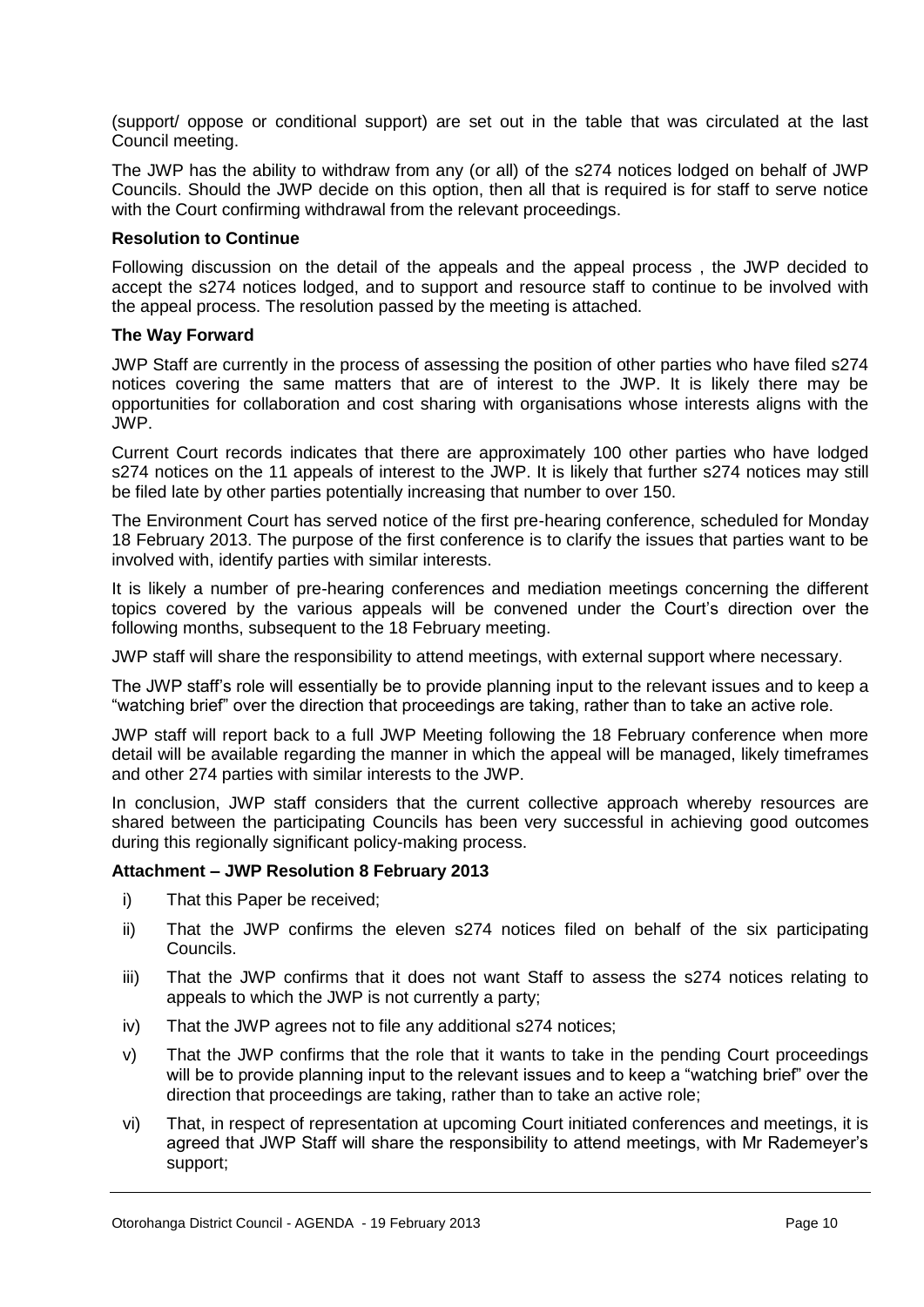- vii) That the JWP authorises M Hawthorne and M Rademeyer to make decisions during the 18 February 2013 pre-hearing meeting and that the staff will report back after this pre-hearing.
- viii) That the JWP approves additional funding of \$30,000 (excluding GST) to cover costs to the end of the current (2012/13) financial year, to be shared in the ratio:
	- 1/5 each TCDC, MPDC, HDC, SWDC; and:

1/5 jointly – ODC and WDC

- ix) That JWP staff agree to report back to the JWP as and when is required.
- x) That the JWP authorises M Hawthorne to sign (consent to) waiver applications and associated procedural matters on behalf of all JWP Councils.

**Moved John Tregidga Neil Sinclair** 

**AR Loe ENVIRONMENTAL SERVICES MANAGER**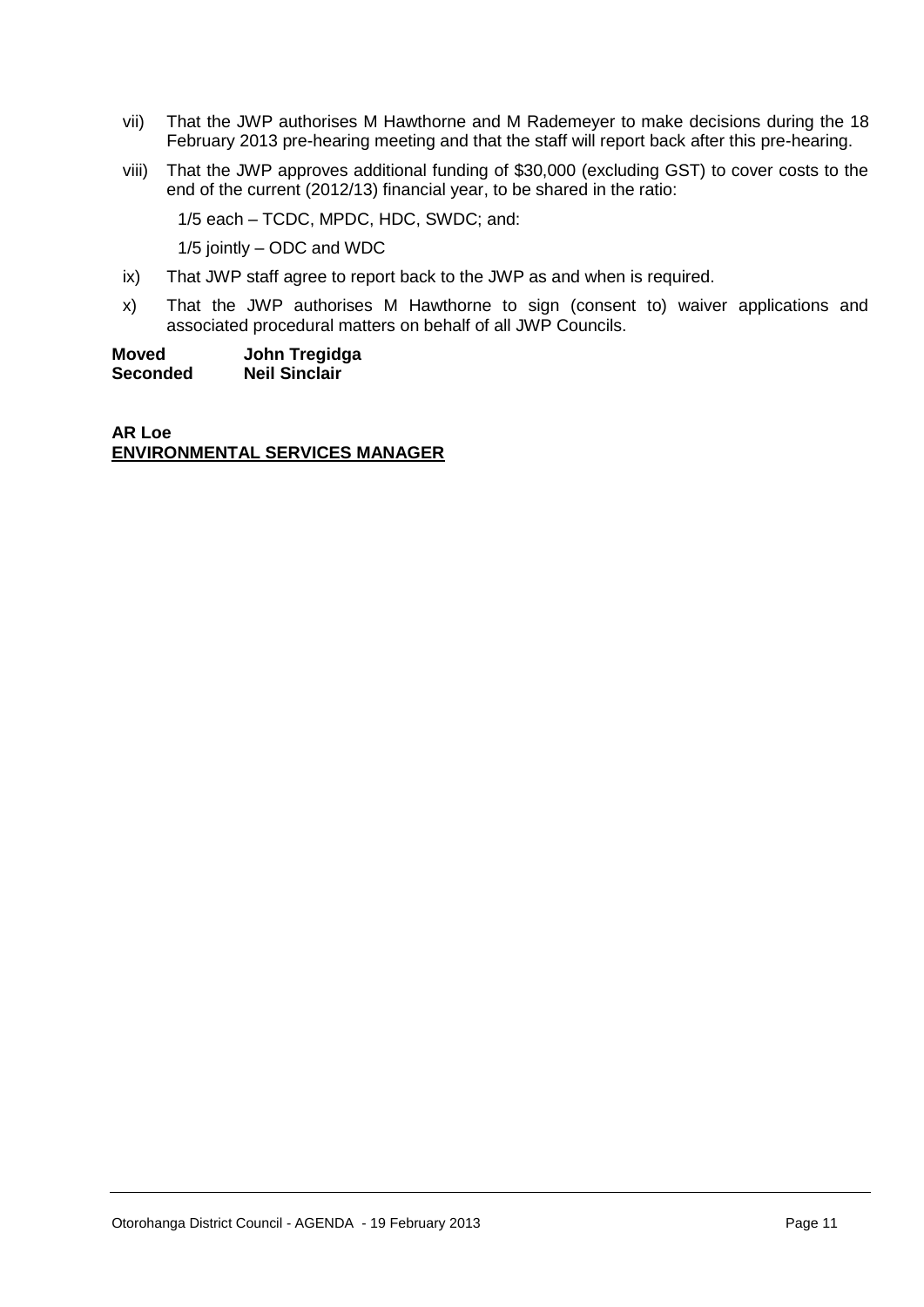**Item 318 APPLICATION FOR TEMPORARY ROAD CLOSURE – HAMILTON CAR CLUB To: His Worship the Mayor and Councillors Otorohanga District Council From: Engineering Support Officer Date: 19 February 2013**

#### **Relevant Community Outcomes**

- Provide for the unique history and culture of the District
- Promote the local economy and opportunities for sustainable economic development
- Foster an involved and engaged Community
- Recognise the importance of the Districts rural character

#### **Executive Summary**

An application has been received from Hamilton Car Club for the following road closure within the Otorohanga District, to enable the Hamilton Car Club to hold the Ngutunui Tarmac Hillclimb.

#### **Staff Recommendation**

It is recommended that:

Purpose: Ngutunui Hillclimb

Date: Sunday, 24 March 2013

Details of Closure: **PEKANUI ROAD** – entire length. Includes intersection with Scott Road (no exit)

**Period of Proposed Closure**: 9.00am to 5.00pm

With the following conditions imposed:

- 1. Persons will be allowed through in the event of an emergency.
- 2. Hamilton Car Club is to pay an application fee of \$400.00 towards administration of the road closure to Otorohanga District Council.
- 3. Hamilton Car Club is to pay for all advertising costs in appropriate newspapers. Public notice advertisements are to be published in the Waitomo News.
- 4. Hamilton Car Club is responsible for obtaining public liability insurance (and paying the cost thereof) to a minimum value of \$2,000,000. This is required to indemnify Council against any damage to property or persons as a result of rally activities during the road closure period.
- 5. Hamilton Car Club is to comply with the objection provisions contained in the Transport (Vehicular Traffic Road Closure) Regulations 1965.
- 6. Hamilton Car Club is to liaise, and provide evidence of liaison with all operators and businesses that may be affected by the road closures.
- 8. Hamilton Car Club is to consult with all residents of all properties on the roads intending to be closed and also residents on roads connecting with the roads intending to be closed, including any no exit roads. Two mail drops to residents are also to be carried out. All initial mail drops to residents are to be approved by Council staff before distribution commences. The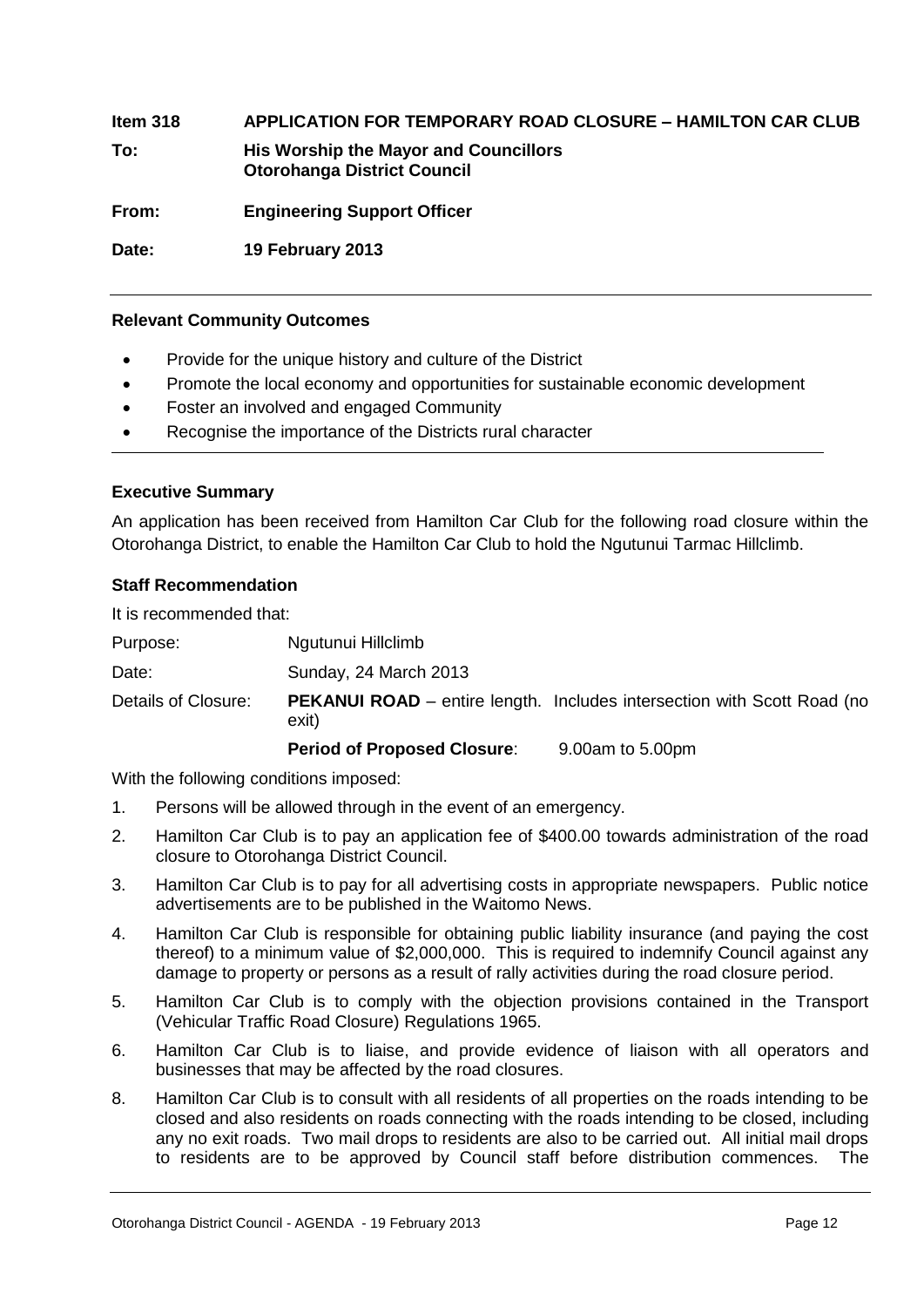subsequent mail drop is to be completed no later than ten full days before the proposed closures.

- 9. Hamilton Car Club is solely responsible for signposting and policing of the roads to be closed, to ensure that only vehicles connected with the event have access to the road closure areas. This includes arranging the delivery, erection and staffing of all road closure barriers and the removal thereof after closures. All gates and entranceways are to be taped and tape is to be removed thereafter.
- 10. Signs advising of the road closures are to be erected at the start and end of the closed portions of roads and on each intersecting road two weeks prior to the road closure. All signs are to be removed immediately after the closure. A Hamilton Car Club representative is to meet with Council Engineering staff regarding the required signs format, size, location and quantity of signs for approval before they are manufactured and erected.

#### **Report Discussion**

Hamilton Car Club have applied for this road closure pursuant to the Tenth Schedule of the Local Government Act 1974.

They are prepared to comply with the objection provisions contained in the Transport (Vehicular Traffic Road Closure) Regulations 1965. Hamilton Car Club have provided a signed consent form from all but one resident of the affected areas, indicating agreement for the road closures. At that time they also made the initial letter drop and will carry out a reminder mail drop no later than ten full days before the proposed closure.

At the suggestion of a resident, the Hamilton Car Club are donating trees to Ngutunui School to offset the carbon emissions from this event, therefore making the event carbon neutral.

This event is also a major fundraising event for Ngutunui School, who provide an off-road venue, sausage sizzle and catering for competitors and visitors to the school and the event.

The Car Club will also give the Ngutunui School a donation of \$5 per entry and a share of the profit from the catering. A couple of people from the area will also be given the opportunity to experience a ride in a rally car.

#### **Robyn Hodges ENGINEERING SUPPORT OFFICER**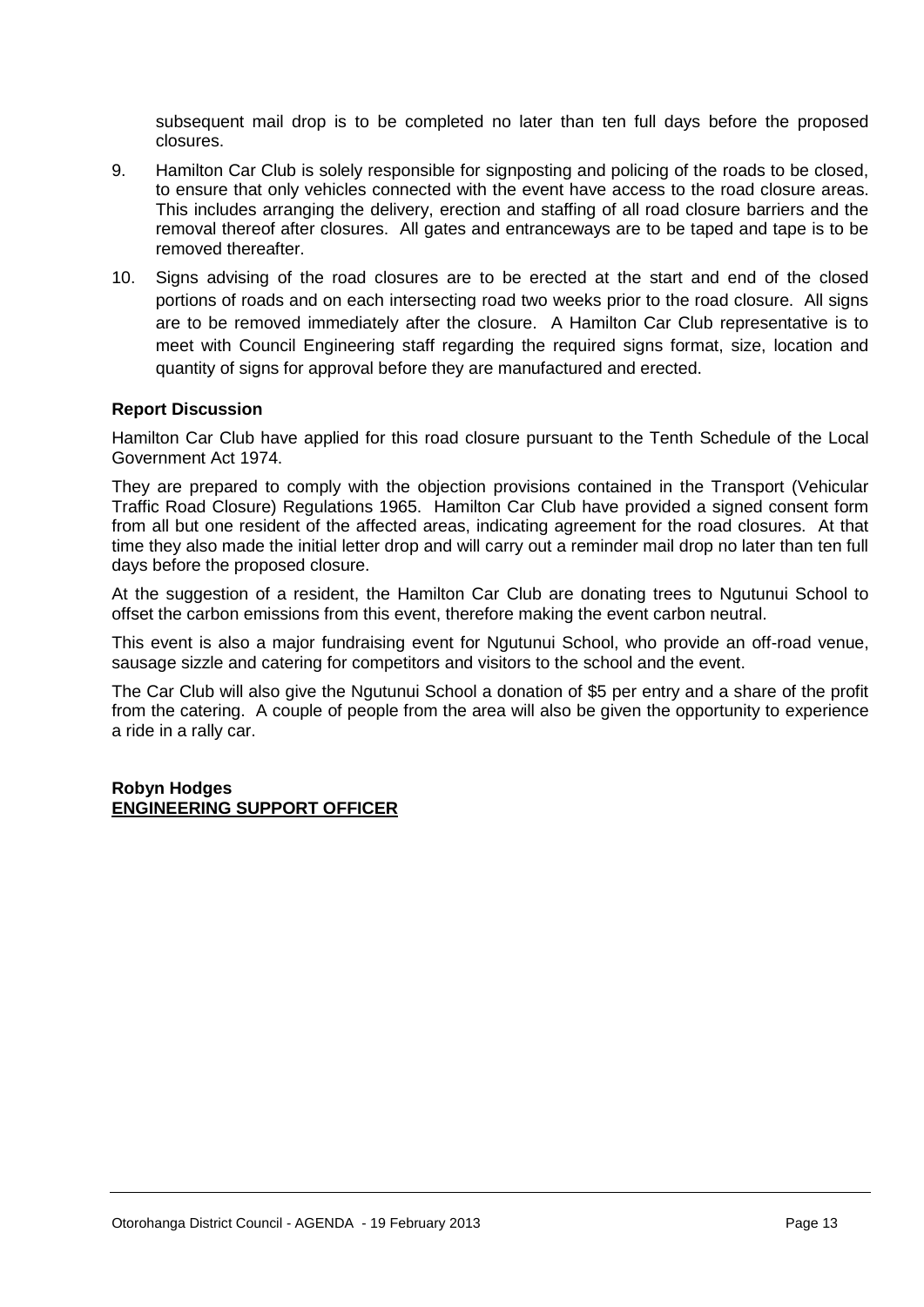**Item 319 APPLICATION FOR TEMPORARY ROAD CLOSURE - TARGA ROTORUA 2013 To: His Worship and Councillors Otorohanga District Council From: Engineering Support Officer Date: 19 February 2013** 

#### **Relevant Community Outcomes**

- Provide for the unique history and culture of the District
- Promote the local economy and opportunities for sustainable economic development
- Foster an involved and engaged Community
- Recognise the importance of the Districts rural character

#### **Executive Summary**

Application has been received from Club Targa Inc for the following road closures within the Otorohanga District, to enable the Targa Rotorua 2013 event and associated activities to proceed. To assist with the stage security, Club Targa Inc have also requested the closures to include 50 metres of each adjoining road, (with the exception of Waipapa Road), from where it intersects with the road being applied for.

#### **Staff Recommendation**

It is recommended that:

That approval be granted for the following road closures, including 50 metres of each adjoining road, (with the exception of Waipapa Road), from where it intersects with the road being applied for:

Purpose: Targa Rotorua 2013

Date: Saturday, 11 May 2013

Details of Closure: **Stage Name – Mangare Road**

**MANGARE ROAD** – from the district boundary to its intersection with Pukewhau and Huirimu Roads. Includes intersection with Landing Road.

**PUKEWHAU ROAD** – from its intersection with Mangare and Huirimu Roads to finish at the intersection with Waipapa Road.

**Period of Closure:** 12.30pm to 5.00pm

#### **Stage Name – Aotearoa**

**KAHOREKAU ROAD** – from its intersection with Waipapa Road to its intersection with Aotearoa Road.

**AOTEAROA ROAD** – from its intersection with Kahorekau Road to the district boundary.

#### **Period of Closure:** 1.00pm to 4.00pm

With the following conditions imposed:

1. Persons will be allowed through in the event of an emergency.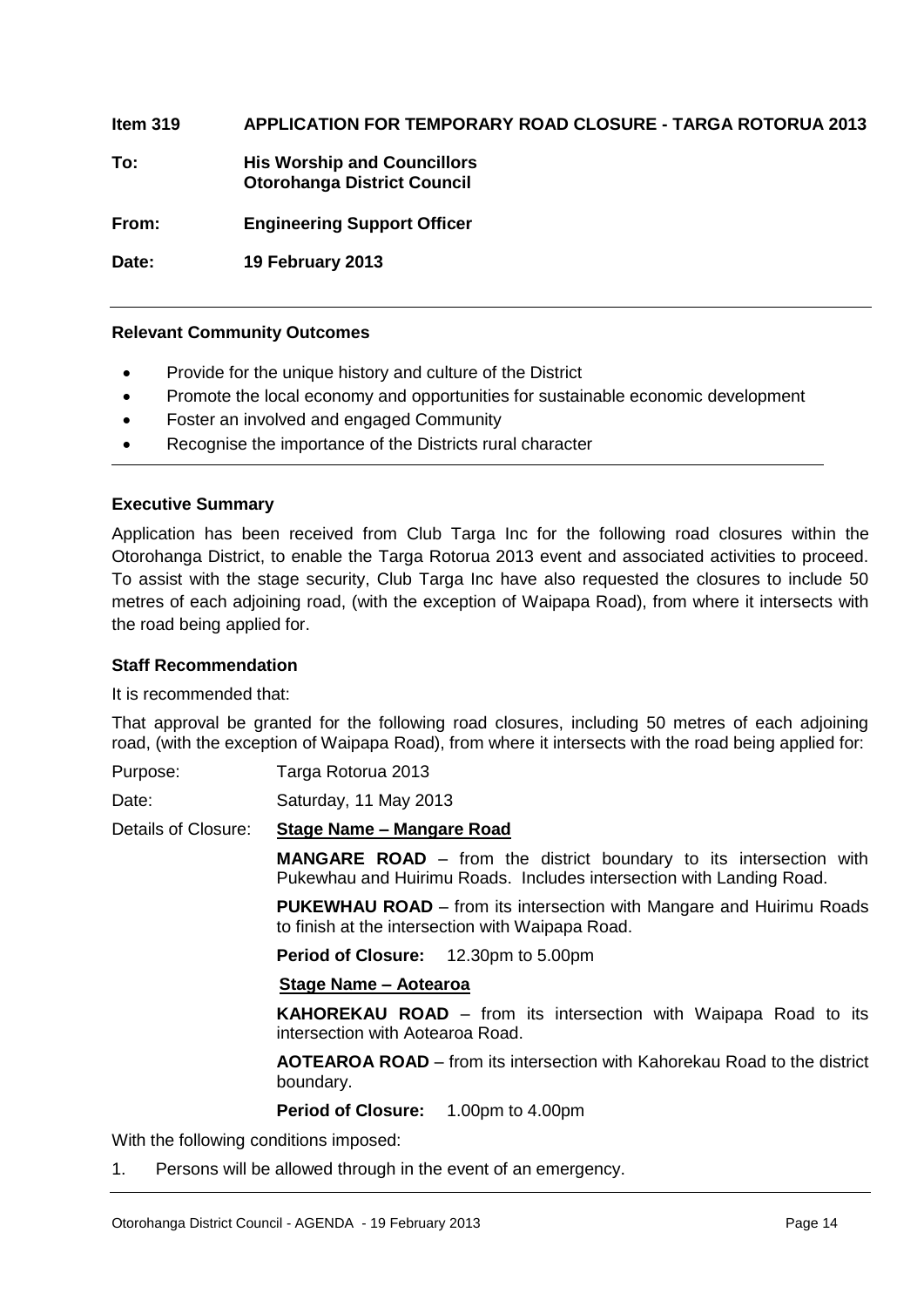- 2. Club Targa Inc is to pay an application fee of \$400.00 towards administration of the road closure to Otorohanga District Council.
- 3. Club Targa Inc is to pay for all advertising costs in appropriate newspapers. Public notice advertisements are to be published in the Te Awamutu Courier.
- 4. Club Targa Inc is responsible for obtaining public liability insurance (and paying the cost thereof) to a minimum value of \$2,000,000. This is required to indemnify Council against any damage to property or persons as a result of rally activities during the road closure period.
- 5. Club Targa Inc is to liaise, and provide evidence of liaison with all operators and businesses that may be affected by the road closures.
- 6. Club Targa Inc is to consult with all residents of all properties on the roads intended to be closed and also residents on roads connecting with the roads intending to be closed, including any no exit roads. Mail drops to residents are also to be carried out. All mail drops to residents are to be approved by Council staff before distribution to residents commences. The subsequent mail drop to be completed no later than ten full days before the proposed closures.
- 7. Club Targa Inc is solely responsible for signposting and policing of the roads to be closed, to ensure that only vehicles connected with the Rally have access to the road closure areas. This includes arranging the delivery, erection and staffing of all road closure barriers and the removal thereof after closures. All gates and entranceways are to be taped and tape is to be removed thereafter.
- 8. Signs advising of the road closures are to be erected at the start and end of the closed portions of roads and on each intersecting road two weeks prior to the road closure. All signs are to be removed immediately after the closure. A Club Targa representative is to meet with Council Engineering Staff regarding the required signs format, size, location and quantity of signs for approval before they are manufactured and erected.

#### **Report Discussion**

These road closures are proposed pursuant to the Tenth Schedule of the Local Government Act 1974. Club Targa are prepared to comply with the objection provisions contained in the Transport (Vehicular Traffic Road Closure) Regulations 1965, to build on the good relations they have with residents from the affected areas.

**Robyn Hodges ENGINEERING SUPPORT OFFICER**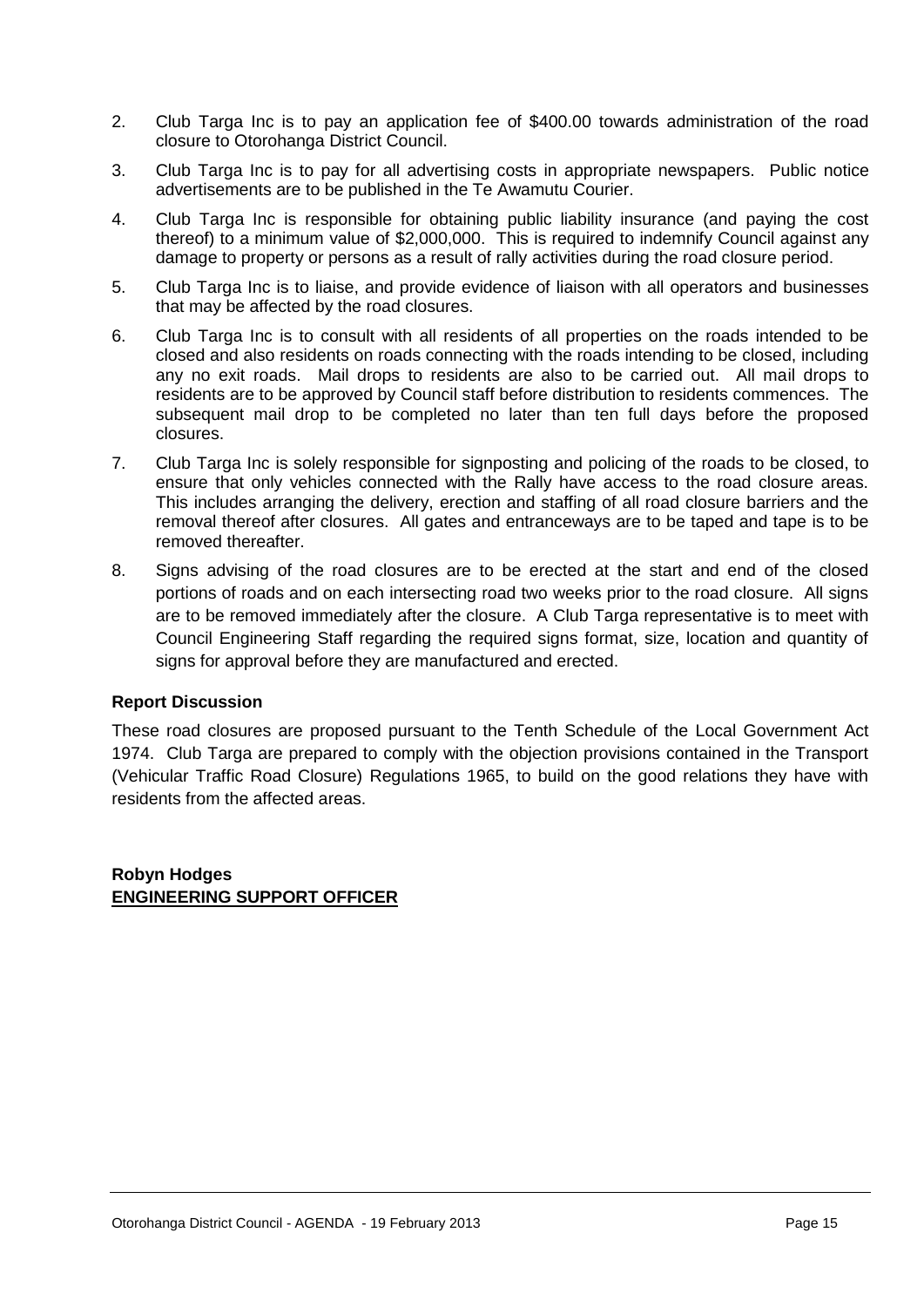#### **Item 320 WAIKATO REGIONAL COUNCIL PRESENTATION ON WAIKATO REGIONAL ECONOMIC PROFILE**

**To: His Worship the Mayor & Councillors Otorohanga District Council**

**From: WRC Programme Manager – Regional Strategy**

**Date: 19 February 2013**

#### **Relevant Community Outcomes**

- The Otorohanga District is a safe place to live
- Ensure services and facilities meet the needs of the Community
- Provide for the unique history and culture of the District
- Promote the local economy and opportunities for sustainable economic development
- Manage the natural and physical environment in a sustainable manner
- Foster an involved and engaged Community
- Protect the special character of our harbours and their catchments
- Recognise the importance of the Districts rural character

#### **Executive Summary**

To provide background material about the Waikato regional economic profile and to set out the profile's key findings. Under separate cover is the slides of the presentation.

#### **Recommendation**

It is recommended that:

That the report "Waikato Regional Economic Profile" (Doc #2333540 dated 12 February 2013) be received for information.

#### **Report Discussion**

#### **Background**

The purpose of the profile is to provide information so that all Waikato stakeholders can have a shared understanding of the economic issues and opportunities facing the region and take steps collaboratively to address these. It is therefore useful to decision makers, analysts, entrepreneurs and students.

The profile is also informing Waikato Regional Council as it determines its role in enabling regional development. The regional council already holds much information about the state of Waikato's environment but relatively little is known about the region's economy. Waikato Regional Council has already decided that balancing environmental and economic outcomes is a core aspect of its role (refer Waikato Regional Council mission). This profile therefore informs the regional council's discussions about the relationship between economic and environmental issues, within a broader discussion about its role in contributing to community wellbeing.

The contributors included territorial authorities, central government agencies, tertiary education providers and Crown Research Institutes, regional tourism organisations and business organisations. The publication of the profile in October 2012 was highly anticipated because there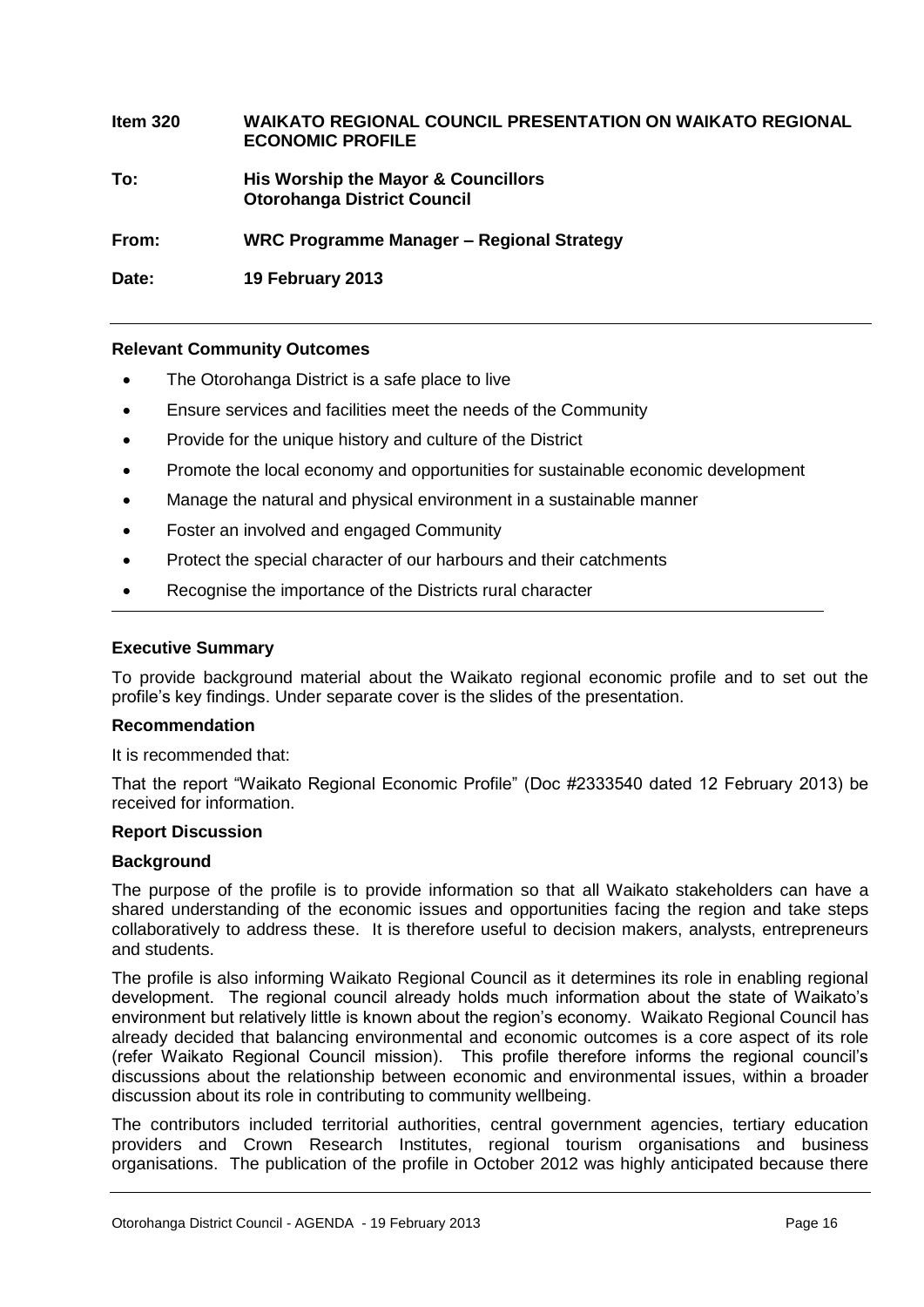is little public information about the Waikato regional economy overall and its components. The process to develop the profile has contributed to new discussions being initiated between different organisations and individuals who operate in the regional economy, which could lead to ongoing collaborative relationships.

The profile can be accessed via the Waikato Regional Council website at [http://www.waikatoregion.govt.nz/Services/Publications/Technical-Reports/TR-201237/.](http://www.waikatoregion.govt.nz/Services/Publications/Technical-Reports/TR-201237/)

#### **Key findings**

There is an imperative for collective action to grow and sustain Waikato's economy because **the region is lagging behind much of New Zealand across a range of indicators**. All of these affect the economic and social wellbeing of communities in the region.

Waikato is the fourth-largest regional economy in New Zealand. It accounts for approximately 10 per cent of land area and population and 8.5 per cent of gross domestic product (GDP). Several sectors are part of national value chains, such as food, forestry and wood product manufacturing, manufacturing and services. The region is an important centre of primary production and relies on the Auckland and Bay of Plenty regions for access to international ports.

There is evidence to suggest, however, that the Waikato region is not achieving its potential. For example:

- Estimated Waikato Gross Regional Product per capita in 2011 was \$40,039, which which was approximately 9 per cent lower than national GDP per capita (\$44,064);
- Waikato's median weekly household income is higher than only three other regions. Median weekly household income increased from 1998 to 2011 at a lower rate annually (3.4 per cent) than New Zealand (3.8 per cent);
- The distribution of incomes is narrower in Waikato than New Zealand as a whole. There are more middle income households and fewer households with annual incomes greater than \$150,000 per year;
- The educational attainment of Waikato school leavers is below average, with only 66 per cent attaining a qualification at level two or above compared with a national average of 71 per cent; and
- The level of social deprivation is slightly worse than New Zealand as a whole.

**Waikato's economy is closely tied** to the resources and waste assimilation services provided by **its environment**. Finite productive land, poor water quality and reliance on finite fossil fuels, for example, mean that neither "business as usual" nor "more of the same" is sustainable.

We need to work on a number of **opportunities for the region**:

- To develop a strategy that identifies Waikato's role in contributing to the upper North Island, other regions and New Zealand as a whole.
- To adopt a green growth theme that is consistent with international trends, national approaches and the strategic direction of WRC.
- To improve coordination between location-, iwi-, sector- and firm-based economic development activities to increase effectiveness and efficiency.
- To take advantage of a population that is relatively young and has relatively more Māori.
- To improve the quality and coordination of regulatory processes for valuable sectors that cross local and regional boundaries, such as forestry and geothermal energy. This requires collaboration among local authorities and with central government potentially.
- To partner with Māori/iwi for economic development due to their unique advantages and long-term commitment to the future of the region and its people.
- To increase generation from abundant, renewable resources such as geothermal and wind energy. The region will continue to be well placed to deal with increased demand.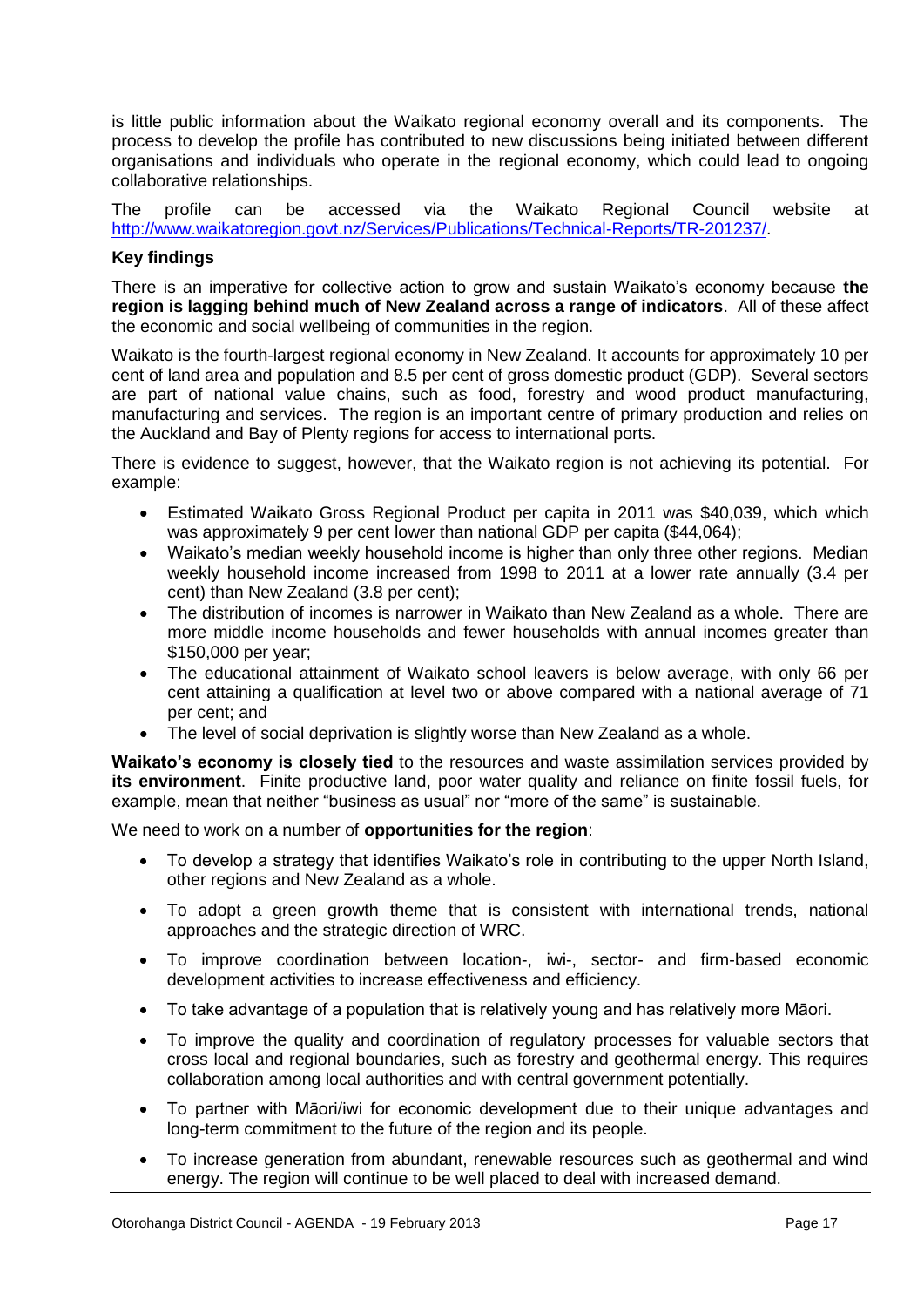- The region can make better use of its existing infrastructure by identifying opportunities for improved management and finding better ways of managing demand. It can also be smarter about investing in new assets by considering how they function as a network. This applies at local and regional level.
- The roll-out of ultra fast broadband enables firms to improve communications, productivity and education without regard to location (particularly if rural communities gain equitable access).
- To increase the commercialisation of the existing knowledge strengths within the region's research and education institutions.
- To enhance collaboration among the knowledge generation and diffusion sub-system for greater innovation outcomes.
- To improve alignment between the regionally significant sectors and the education and research strengths of the region's institutions.
- To increase the value of our international and interregional exports, particularly in the regionally important sectors that present immediate opportunities because of their existing scale and growth:
	- high-value food manufacturing (dairy, meat and other food manufacturing);
	- high value manufacturing (such as agritech, aviation and materials and equipment manufacturing);
	- forestry and wood product manufacturing;
	- high value services (such as agriculture, geothermal energy and information and communications technology); and
	- aquaculture is small currently but has growth potential also.
- To align the attraction of business visitors with sector strengths and opportunities.

The challenges and opportunities are significant and inter-related. No single organisation has the scale or scope to address them across the region and maximise the benefits to themselves or the wider community. Activities and investments require better coordination within the region and between the region and central government. It is also necessary to improve the utilisation of regional resources and deliver a regional strategic focus. Collaboration is therefore required among and between firms and industry groups, central and local government organisations, iwi, tertiary education and research providers and commercialisation and economic development agencies.

#### **General issues**

#### *Information sharing*

There is little public information about the Waikato regional economy and its components (e.g. territorial authority areas, iwi, firms) and there is no common base for its analysis. For example, data is contained in multiple sources and territorial authorities commission economic models from third parties that are built using the same data (sourced from Statistics New Zealand) and focus on territorial authority areas. They do not identify or address region-wide issues therefore.

Related issues include:

- The type of information that is sometimes collected may not be useful for strategy and planning, such as retail sales data versus export data.
- The duplication of information collection may be inefficient if multiple providers are contracted, especially when some organisations may be collecting the information anyway, such as Waikato Regional Council.
- There is a demand for accurate, timely, easy-to-understand information from TAs, business organisations and the media amongst others.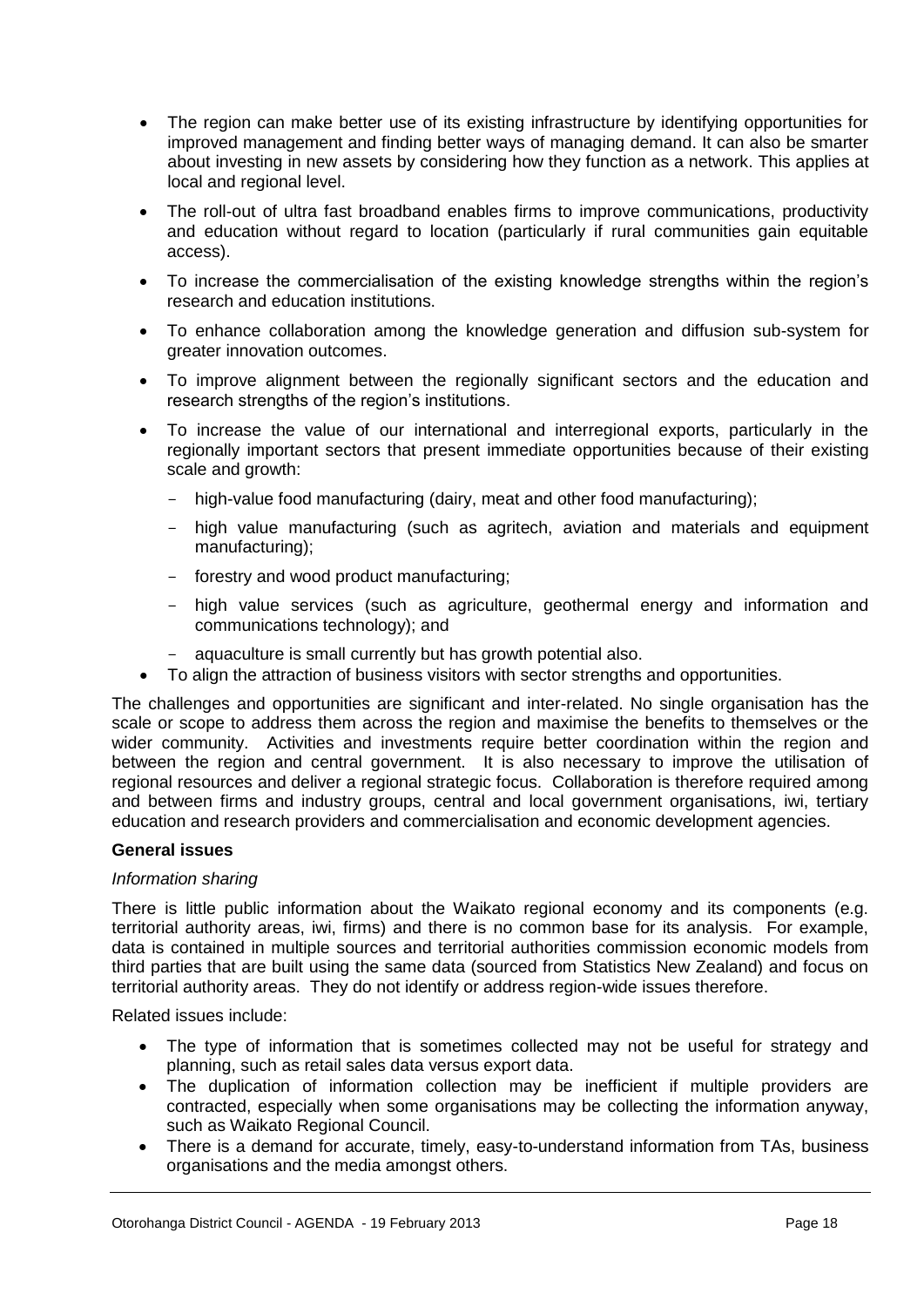#### *Collaboration*

The challenges and opportunities identified are significant and inter-related. No single actor has the scale or scope to address them across the region and maximise the benefits to themselves or the wider community as illustrated in the diagram below. Collaboration is therefore required among and between firms and industry groups, central and local government organisations, iwi, tertiary education and research providers and commercialisation and economic development agencies. For example, it appears that the highest number of students and graduates at tertiary education providers are in subjects that do not relate directly to regionally significant economic sectors. There could be benefit in engaging with industry to identify their short- and long-term labour and skills needs.



 **Figure 1 Key components of the Waikato innovation system**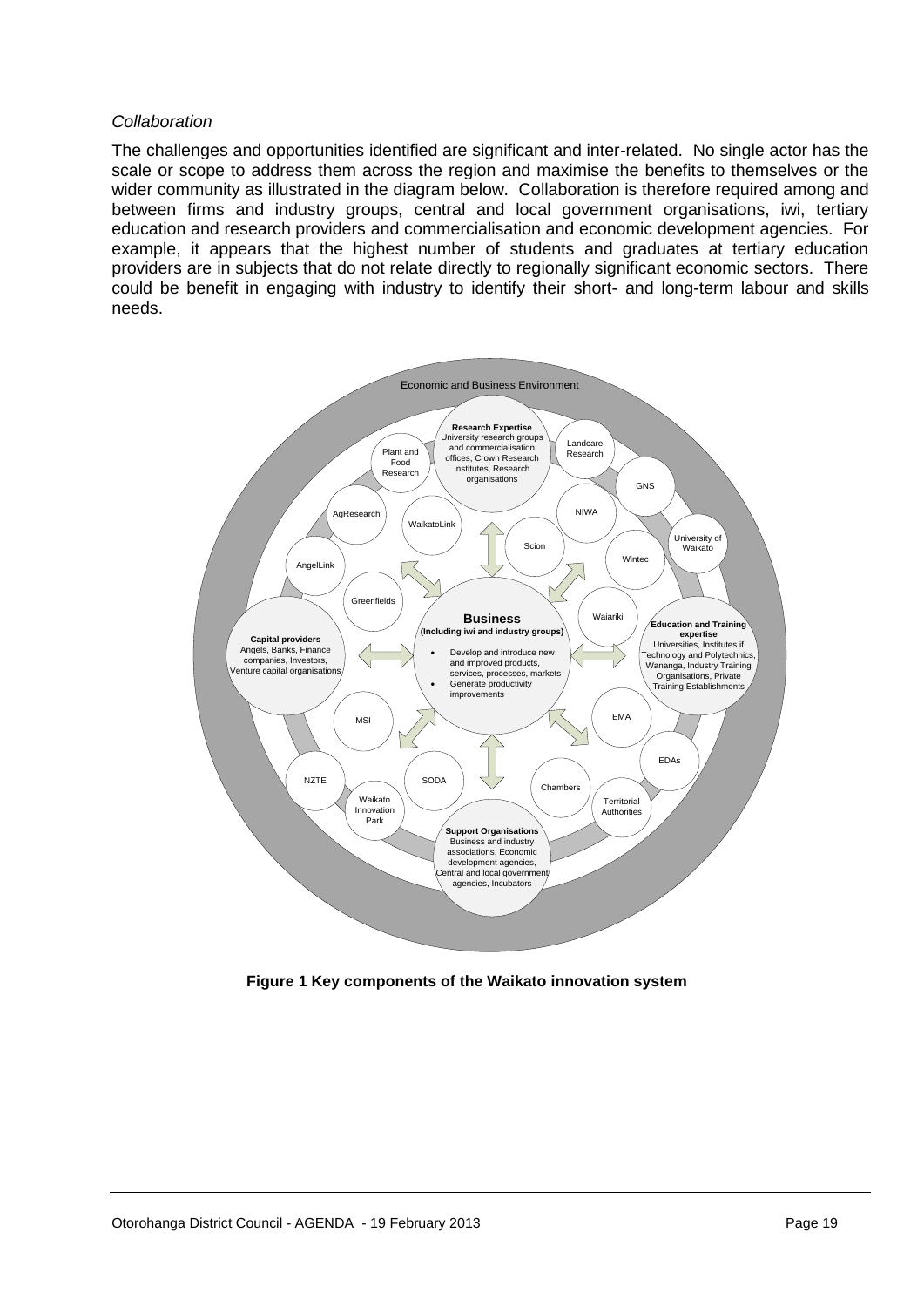#### *Scale and density*

Although Waikato is the fourth-largest region in New Zealand and contributes approximately 10 per cent to the national economy, the region's population is approximately 15 per cent less than the third-largest region (Wellington), is small in an international context and has relatively low population density outside the region's urban centres. Furthermore, the proportion of the region's population that reside in a metropolitan area (Hamilton) is lower than the larger regions. This makes it difficult to take advantage of economies of scale and density that occur in larger cities typically.

#### **Current work**

Examples of work by Waikato Regional Council staff with colleagues that has been completed or is about to commence include:

#### *Interviews of firms*

Waikato Regional Council commissioned MartinJenkins to interview 35 firms in several industry sectors to identify their opportunities and barriers to growth through innovation and internationalisation. This was a follow-up to the regional economic profile, because Waikato Regional Council found that there was limited information available about firms' experiences of various issues. The most common issues raised by the interviewees were skills availability, regulation and a lack of coordination of economic development support.

Waikato Regional Council is considering how to ensure regulation and processing of consents is not an unnecessary barrier to firms being successful. The findings of the interviews relating to skills have been passed on to those groups leading work in this area. Coordination of economic development support is being discussed in Hamilton (discussed below) and it is hoped this discussion will extend to other areas in due course.

#### *Research into the Māori/iwi asset base*

Comprehensive information about the Māori/iwi asset base and economic development activities was not available at the time of writing the Waikato regional economic profile. Waikato Regional Council also found it challenging to obtain public information for the Iwi chapter of the profile, which was based on secondary sources. Collating such information would help identify the nature and scale of iwi/Māori interests in, and contributions to, the Waikato regional economy and identify opportunities for growth and capability building.

Waikato Regional Council, Te Puni Kōkiri and the Federation of Maori Authorities have agreed to collaborate to collate information about the nature and scale of iwi/Māori interests in, and contributions to, the Waikato regional economy. The project will involve desk research to identify the main activities, income and expenditure and value, and economic potential of assets of Māori/iwi entities in the Waikato region, including the location, size and current and potential use of land holding (where relevant). The key output will be a report outlining the findings from the research.

This information could form an input to the development of both a Waikato regional Māori/iwi economic action plan and a broader regional economic development strategy. The action plan could be designed to complement and give practical effect to the thematic directions set in the national Māori Economic Development Strategy and Action Plan.

#### *Collaboration*

A networking group began in 2011 among the staff of some of the regional innovation organisations based in Hamilton (e.g. Hamilton City Council, Innovation Waikato Ltd, New Zealand Trade and Enterprise, Opportunity Hamilton, Prima Group, SODA Inc, Waikato Chamber of Commerce, WaikatoLink, Wintec).

The group provides opportunities for the members to: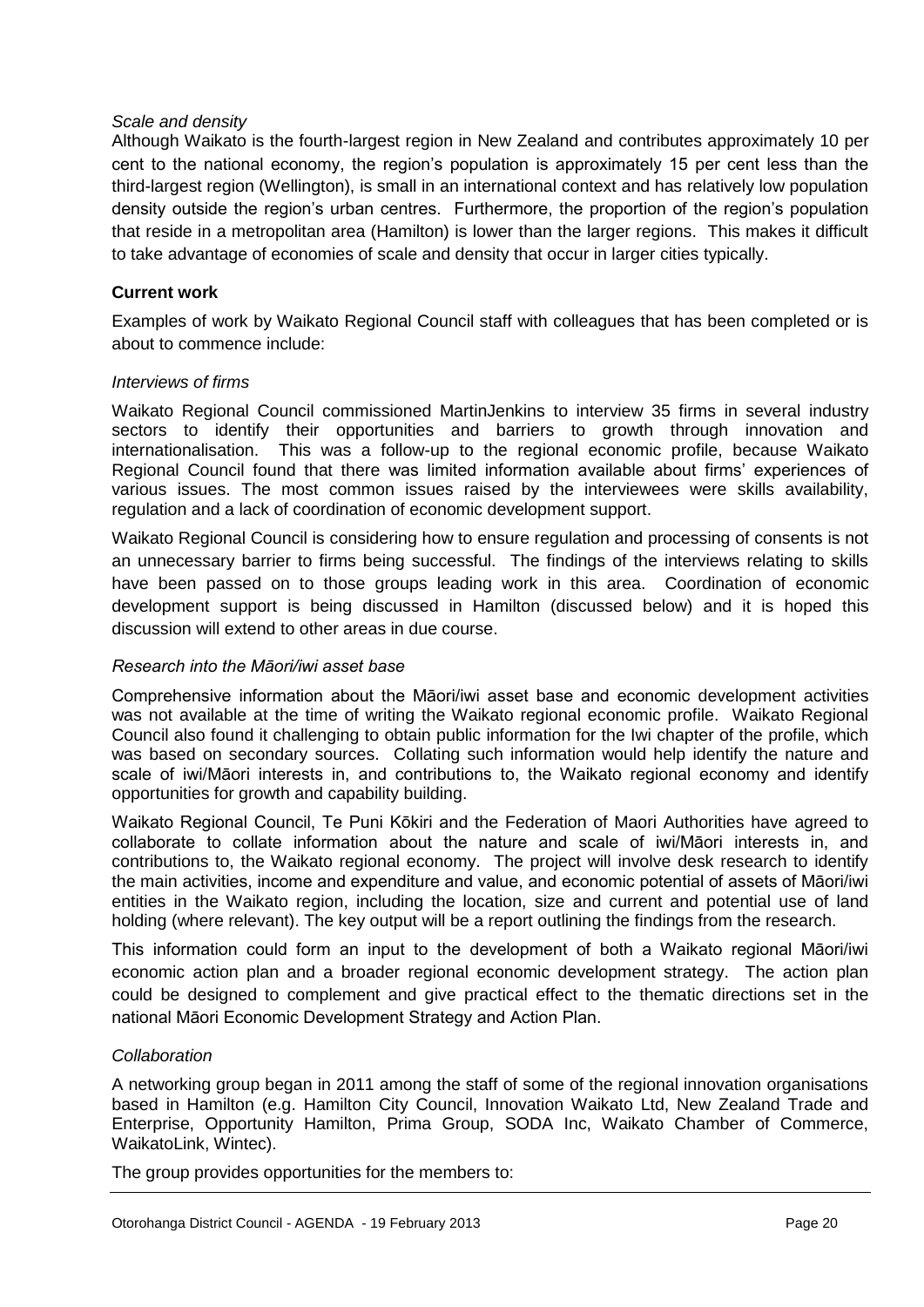- share information about their activities or best practices (knowledge transfer);
- identify and share common opportunities (business leads);
- identify opportunities to coordinate services (this could: free resources to specialise in complementary niches; and reduce search/transaction costs for firms).

It is expected that this group's membership will be extended to other parts of the region in due course.

#### *Information sharing*

Waikato Regional Council staff are working with stakeholders to determine and help meet their regional economic information needs. The output could be an online, open information source about the Waikato regional economy that is updated regularly and linked effectively to other information (environmental, social/cultural).

This is needed because there is a demand for accurate, timely, easy-to-understand information about the Waikato regional economy and its components (e.g. territorial authority areas, iwi, firms) from territorial authorities, business organisations and the media amongst others but there is little public information available. Although some organisations, such as Waikato Regional Council, collect data at regional and territorial authority-level, data is contained in multiple sources and there is no common base for its analysis.

#### *Regional economic development strategy*

Waikato Regional Council is supporting the Waikato Mayoral Forum as it facilitates the development of a regional economic development strategy focused on unlocking the export and innovation potential of key regional sectors.

#### **Conclusion**

The economic profile provides a useful evidence base about various economic issues facing the region. WRC is keen to explore economic development opportunities with others in the region and to support the work of the Waikato Mayoral Forum in facilitating the development of a Regional Economic Development Strategy.

#### **Assessment of Significance**

Having had regard to the decision making provisions in the Local Government Act 2002 and Council's Policy on Significance, a decision in accordance with the recommendations is not considered to have a high degree of significance.

Latie Mayer

*Katie Mayes*

*Programme Manager – Regional Strategy*

*Waikato Regional Council*